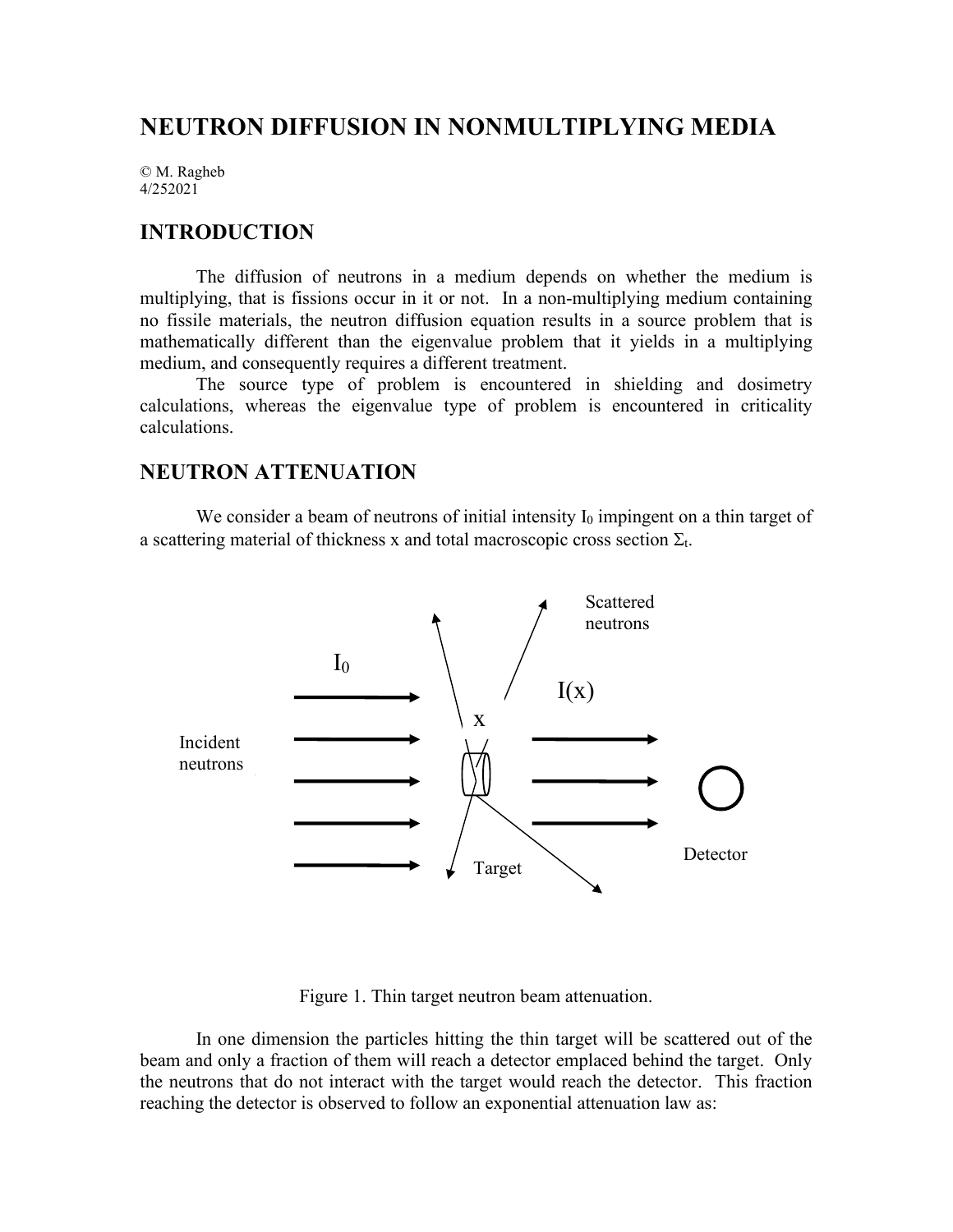$$
I(x) = I_0 e^{-\Sigma_t x}
$$
  
= 
$$
I_0 e^{-\frac{x}{\lambda_t}}
$$
 (1)

where:

$$
\lambda_t = \frac{1}{\Sigma_t}
$$
 is the total mean free path in the medium, [cm]  

$$
\Sigma_t = N\sigma_t
$$
 is the total cross section in the medium, [cm<sup>-1</sup>]  

$$
N = \frac{\rho A_v}{M}
$$
 is the nuclear density of the medium [nuclei/cm<sup>3</sup>]  
 $\rho$  is the density of the medium [gm/cm<sup>3</sup>]  
 $A_v$  is Avogadro's number = 0.602×10<sup>24</sup> [nuclei/mole]  
M is the atomic weight [amu]  
 $\sigma_t$  is the microscopic cross section, [1 barn =10<sup>-24</sup> cm<sup>2</sup>]

The attenuation factor in a thin shield of thickness x is:

$$
\frac{I(x)}{I_0}=e^{-\Sigma_t x}
$$

Taking the natural logarithm of both sides we get:

$$
\Sigma_t x = -\ln \frac{I(x)}{I_0}
$$

If the desired attenuation and the macroscopic cross section in the medium used as shield are known, then we can estimate the needed thickness x from:

$$
x = -\frac{1}{\sum_{t}} \ln \frac{I(x)}{I_0} \tag{2}
$$

If on the other hand, the thickness of the material is known, and the attenuation is measure, then the value of the microscopic cross section at a given neutron energy can be estimated from:

$$
\sigma_t = -\frac{1}{Nx} \ln \frac{I(x)}{I_0} \tag{3}
$$

This approach applies only to thin shields. Otherwise the concepts of build-up factors or removal cross sections can be used in thick shield and broad beam situations.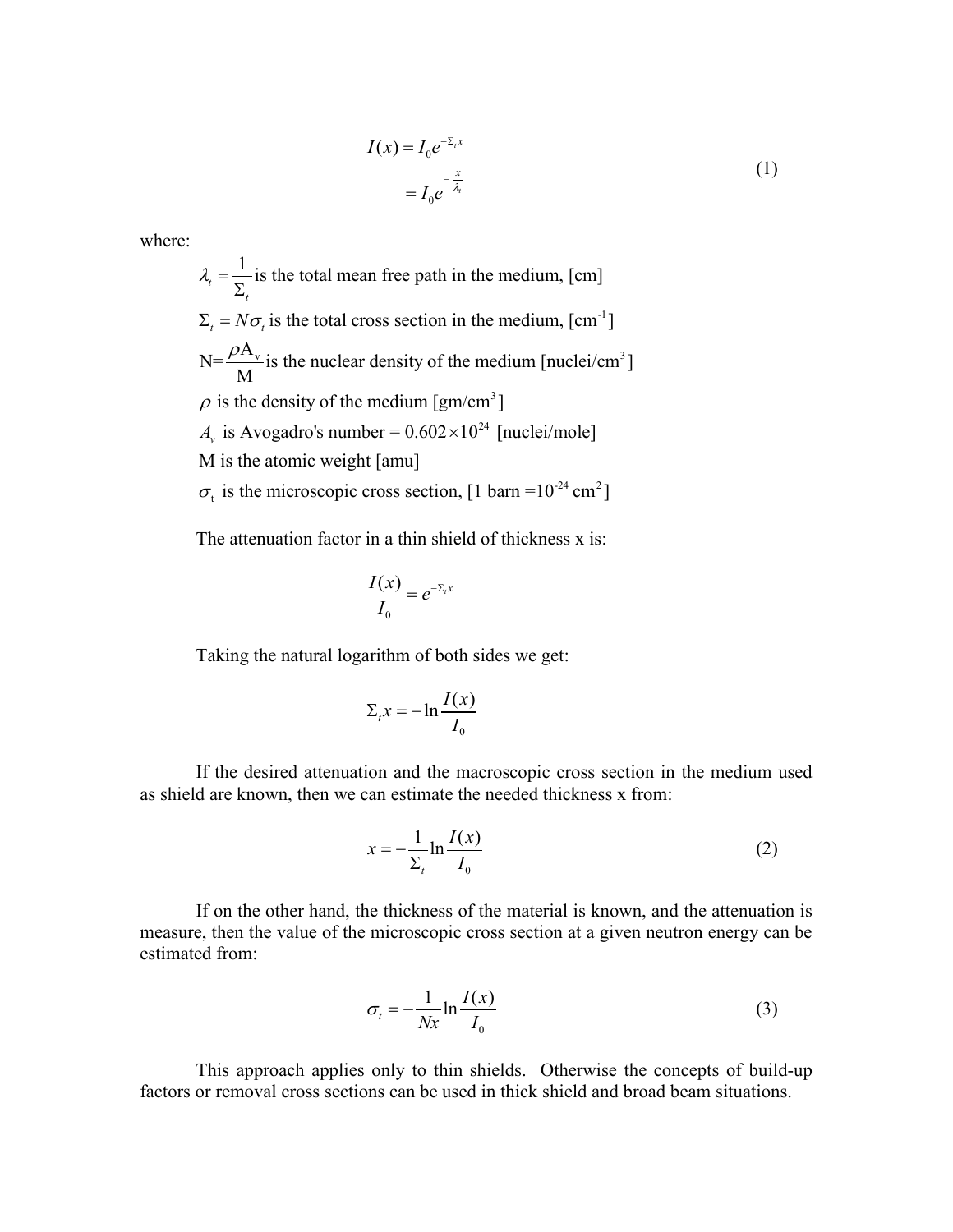### **TIME DEPENDENT DIFFUSION EQUATION**

The continuity equation for the neutron density n [neutrons  $\text{/ cm}^3$ ] is:

$$
\frac{\partial n}{\partial t} = S - \Sigma_a \phi - div \overline{J}
$$
 (4)

where:

*J* is the neutron current

div 
$$
\overline{J} = \nabla \cdot \overline{J} = \frac{\partial J_x}{\partial x} + \frac{\partial J_y}{\partial y} + \frac{\partial J_z}{\partial z}
$$
, is the divergence operator

S is the source strength

 $\phi$  is the neutron flux [neutrons/(cm<sup>2</sup>.sec)]

 $\Sigma_a$  is the macroscopic absorption cross section  $\text{[cm}^{-1}\text{]}$ 

Notice that the divergence operator acts on the components of a vector such as the current  $\bar{J}$  and generates a scalar quantity.

The neutron current is described by Fick's law as:

$$
\overline{J} = -Dgrad\phi = -D\nabla\phi\tag{5}
$$

where:

D is the diffusion coefficient [cm]

grad 
$$
\phi = \nabla \phi = \frac{\partial \phi}{\partial x} \hat{i} + \frac{\partial \phi}{\partial y} \hat{j} + \frac{\partial \phi}{\partial z} \hat{k}
$$

$$
\hat{i}
$$
,  $\hat{j}$ ,  $\hat{k}$  are the cartesian unit vectors in the x, y and z directions

It must be observed here that taking the gradient of a scalar function such as the flux  $\phi$ , generates a vector as the current  $\overline{J}$ .

Combining Eqns. 4 and 5 we obtain the diffusion equation for the neutron flux:

$$
\frac{1}{v}\frac{\partial \phi(x, y, z, t)}{\partial t} = S - \Sigma_a \phi(x, y, z, t) + \text{div} (\text{Dgrad}\,\phi(x, y, z, t))
$$

$$
= S - \Sigma_a \phi(x, y, z, t) + \nabla \cdot (\text{D} \nabla \phi(x, y, z, t))
$$
(6)

where:

$$
\phi = nv, n = \frac{\phi}{v}.
$$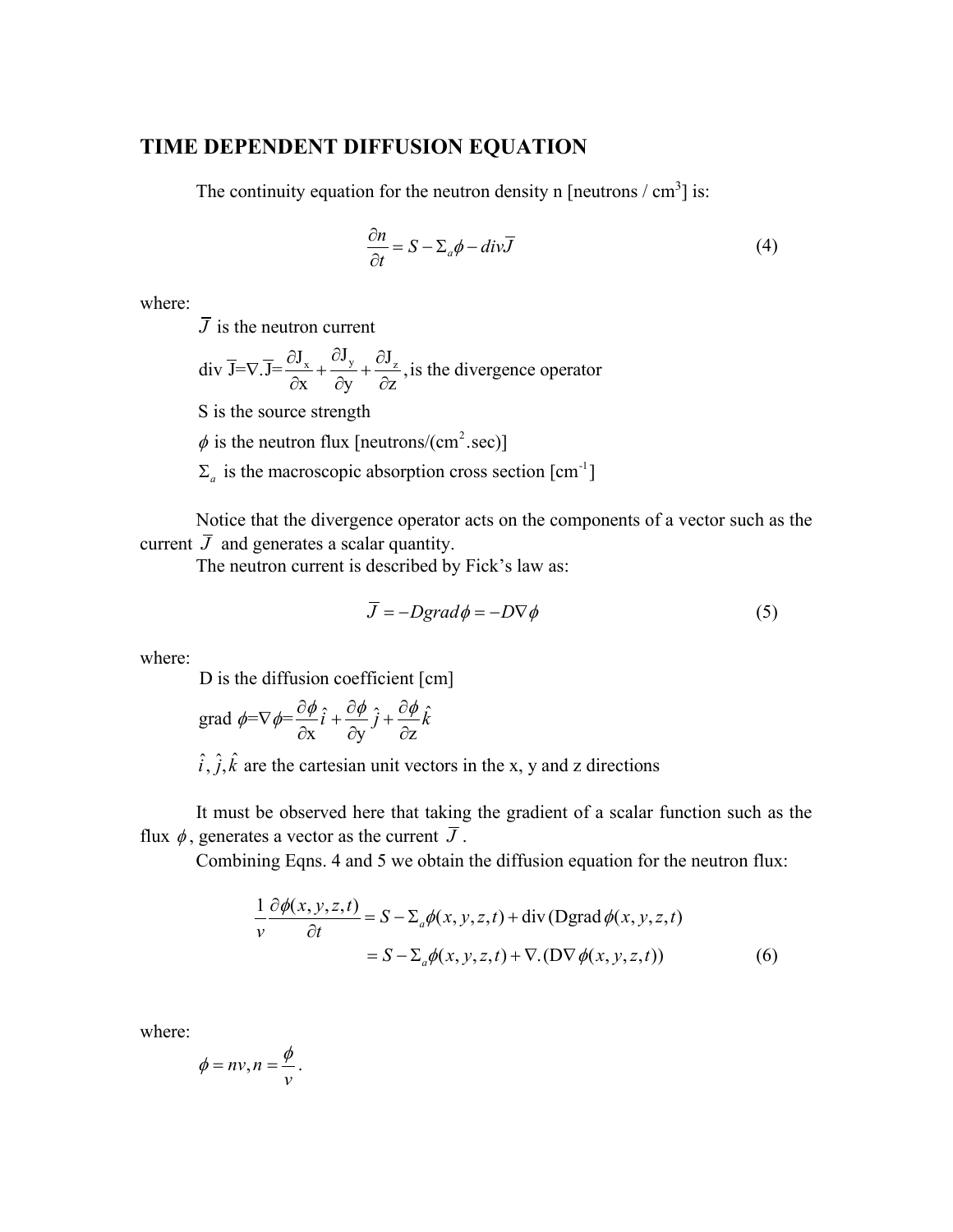# **STEADY STATE DIFFUSION EQUATION**

The steady state diffusion equation can be obtained by equating the partial time derivative to zero:

$$
+\nabla.(D\nabla\phi(x,y,z)) - \Sigma_a \phi(x,y,z) + S = 0
$$
\n(7)

If we further assume that we have a uniform and homogeneous medium, the diffusion coefficient can be considered as a constant:

$$
+D(\nabla.\nabla\phi(x,y,z))-\Sigma_a\phi(x,y,z)+S=0
$$

Now the Laplacian operator is:

$$
\nabla^2 \phi = \nabla \cdot \nabla \phi = \text{div } \text{grad } \phi = \frac{\partial}{\partial x} \left( \frac{\partial \phi}{\partial x} \right) + \frac{\partial}{\partial y} \left( \frac{\partial \phi}{\partial y} \right) + \frac{\partial}{\partial z} \left( \frac{\partial \phi}{\partial z} \right) = \frac{\partial^2 \phi}{\partial x^2} + \frac{\partial^2 \phi}{\partial y^2} + \frac{\partial^2 \phi}{\partial z^2}
$$

resulting in:

$$
+D\nabla^2 \phi(x, y, z) - \Sigma_a \phi(x, y, z) + S = 0
$$
\n(8)

Dividing into the diffusion coefficient D we get:

$$
\nabla^2 \phi(x, y, z) - \frac{\Sigma_a}{D} \phi(x, y, z) = -\frac{S}{D}
$$

Defining the diffusion area as:

$$
L^2 = \frac{D}{\Sigma_a} \text{[cm}^2 \text{]}
$$
 (9)

and the diffusion length L as:

$$
L = \sqrt{\frac{D}{\Sigma_a}} \text{[cm]}
$$
 (10)

we can write the steady state diffusion equation as:

$$
\nabla^2 \phi(x, y, z) - \frac{1}{L^2} \phi(x, y, z) = -\frac{S}{D}
$$
 (11)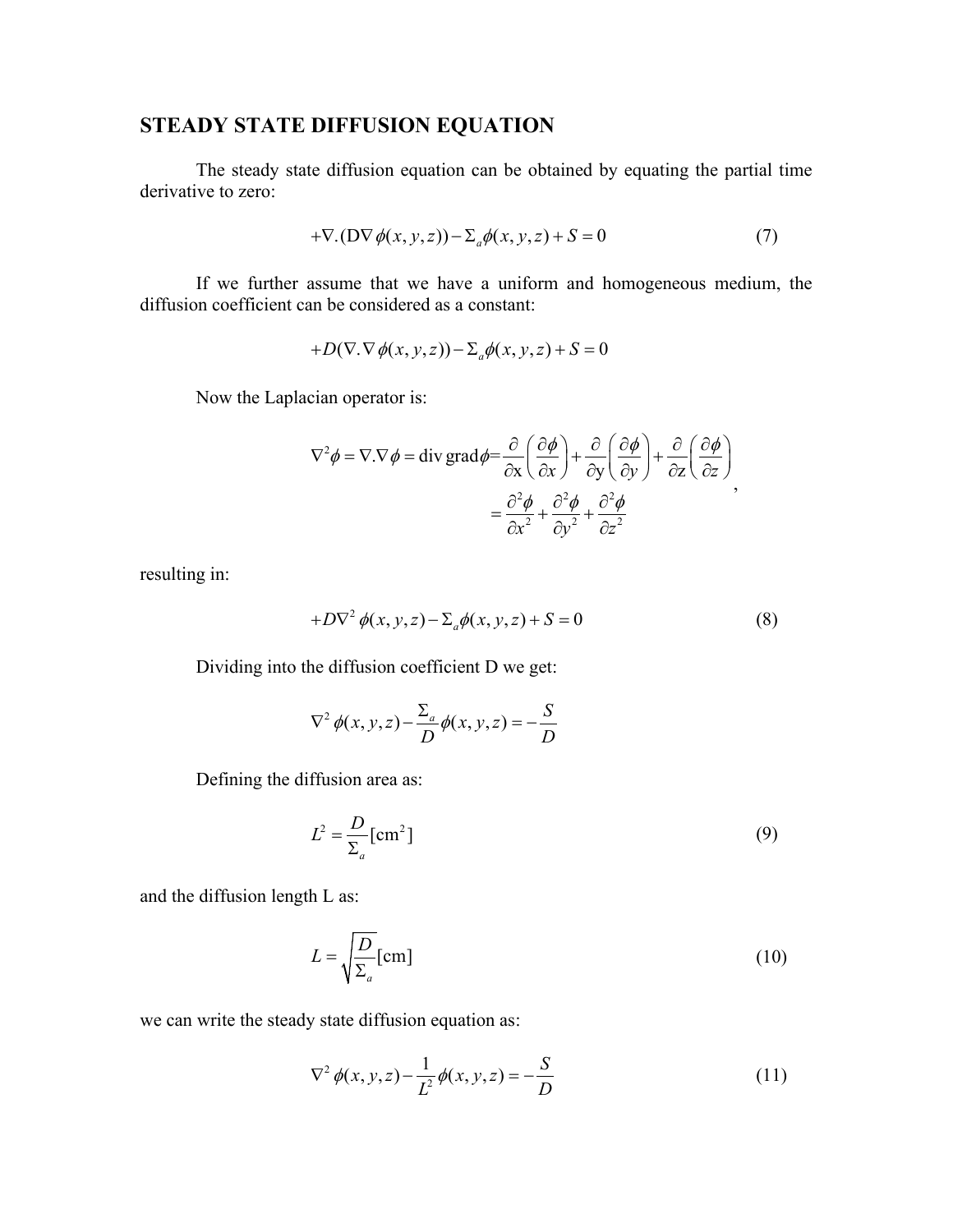Since this is a second order partial differential equation it needs the definition of two boundary conditions for each dimension in its solution. The equation is analogous to the one for the simple harmonic oscillator, albeit it has a second order spatial time derivative rather than in time. Still, the solutions for the simple harmonic oscillator can be used by replacing the time variable by the spatial variable.

## **POINT NEUTRON SOURCE STREAMING IN A VACUUM**

It is of interest to consider the flux generated in vacuum, such as from a nuclear reactor on a space probe, from a point source of neutrons for comparison to the case of a diffusing medium. In this case, the vacuum does not possess a diffusion coefficient or an absorption cross section and the radiation undergoes a process of "streaming" from the source. In this case, like a source of light, the decrease in the intensity is purely geometrical, and follows the inverse square law:

$$
\phi(r) = \frac{S}{4\pi r^2} [n/(cm^2 \text{ sec})]
$$
\n(12)

where r is the radial distance from the source.



Figure 2. Particle streaming from a point source S [neutrons/sec] in a vacuum.

#### **POINT NEUTRON SOURCE IN A DIFFUSING MEDIUM**

In this case Eqn. 11 applies taken in spherical geometry as: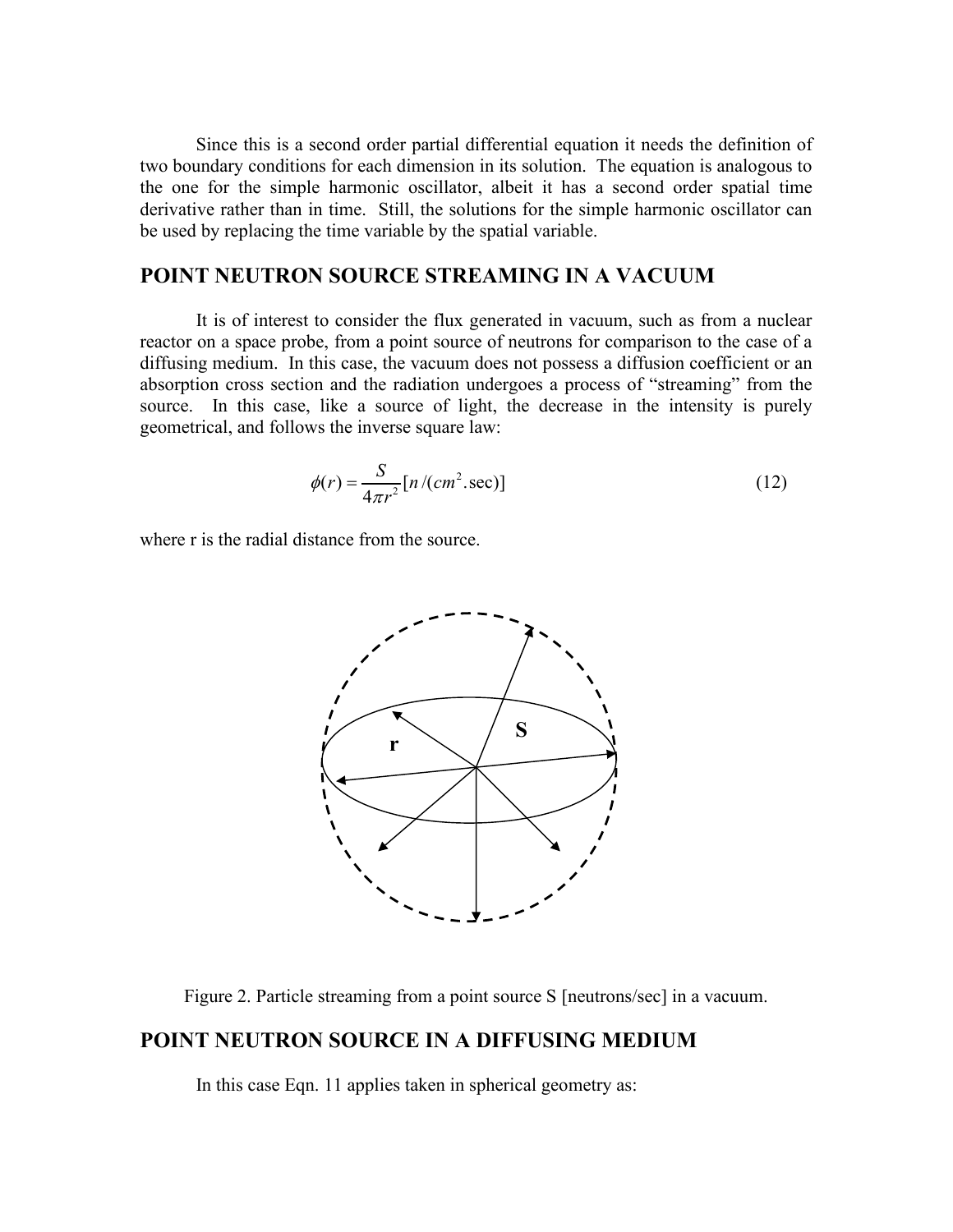$$
\nabla^2 \phi(r) - \frac{1}{L^2} \phi(r) = -\frac{S}{D}
$$
 (13)

Expressing the Laplacian operator in its spherical geometry form we get:

$$
\frac{1}{r^2}\frac{d}{dr}\left(r^2\frac{d\phi(r)}{dr}\right) - \frac{1}{L^2}\phi(r) = -\frac{S}{D}
$$
\n(14)

Notice that the partial derivative is here replaced by a total derivative since we have a single dimension in spherical geometry, which makes the equation an ordinary, rather than a partial differential equation of the second order.



Figure 3. Particle diffusion from a point source S in a nonmultiplying medium with diffusion coefficient D and diffusion length L.

We can first consider the homogeneous part of Eqn. 14 as:

$$
\frac{1}{r^2}\frac{d}{dr}\left(r^2\frac{d\phi(r)}{dr}\right) - \frac{1}{L^2}\phi(r) = 0\tag{15}
$$

To solve such a spherical geometry ordinary differential equation it is convenient to make the change of variable:

$$
w(r) = r\phi(r) \Rightarrow \phi(r) = \frac{w(r)}{r}
$$
 (16)

Recalling the chain rule of differentiation: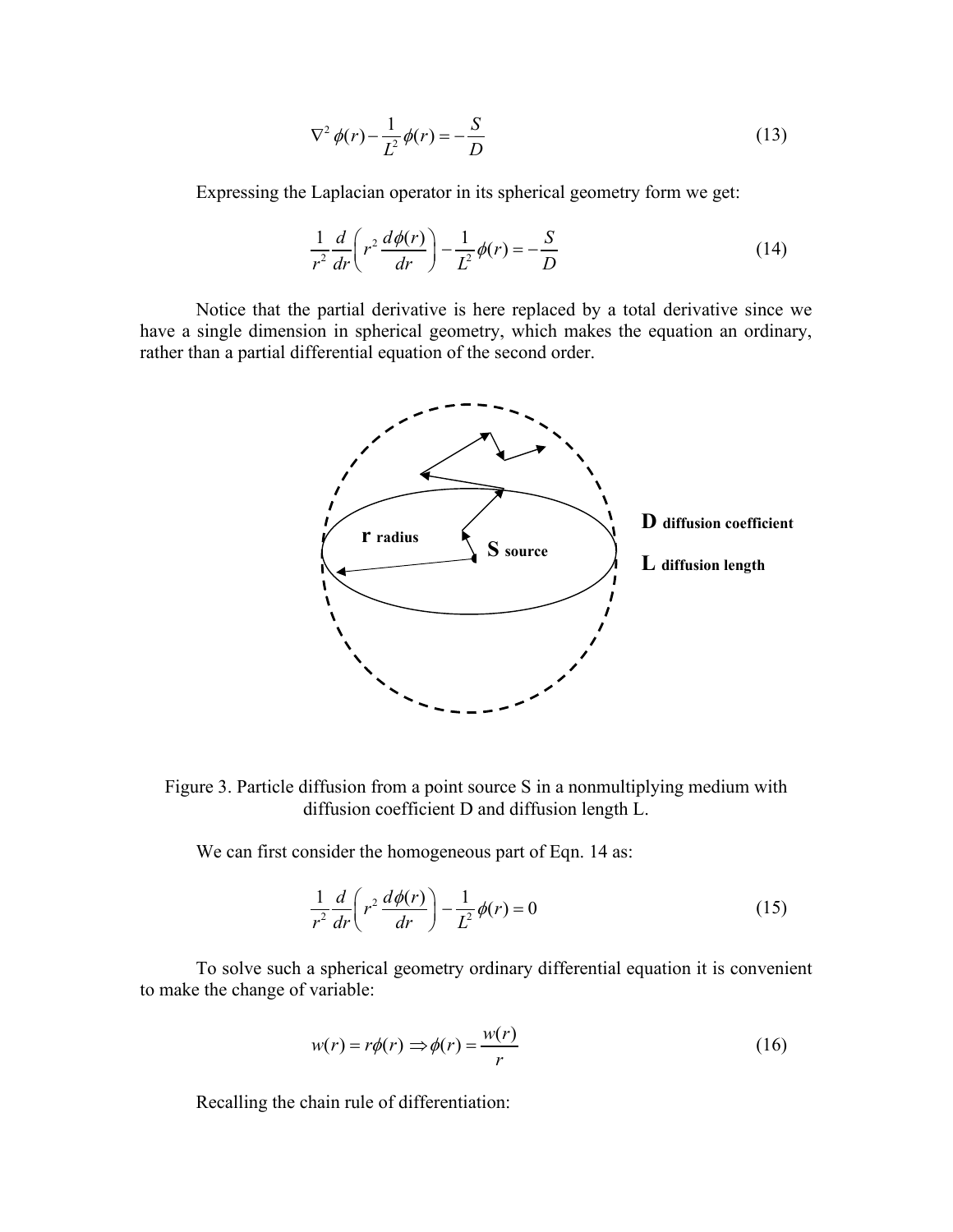$$
\frac{d}{dx}(uv) = u\frac{dv}{dx} + v\frac{du}{dx}
$$
\n(17)

and applying it to Eqn. 16, we get:

$$
\frac{d\phi}{dr} = \frac{d}{dr}(w.\frac{1}{r}) = +w(-\frac{1}{r^2}) + \frac{1}{r}\frac{dw}{dr}
$$

Multiplying both sides by  $r^2$ , we get:

$$
r^{2} \frac{d\phi}{dr} = -w + r \frac{dw}{dr}, \forall r \neq 0
$$

Taking the derivative with respect to r and applying the chain rule of differentiation to the second term on the right:

$$
\frac{d}{dr}\left(r^2\frac{d\phi}{dr}\right) = \frac{d}{dr}\left(-w+r\frac{dw}{dr}\right)
$$

$$
= -\frac{dw}{dr} + r\frac{d^2w}{dr^2} + 1\frac{dw}{dr}
$$

$$
= r\frac{d^2w}{dr^2}
$$

Dividing by  $r^2$  we get an expression for the Laplacian operator in term of the variable w:

$$
\frac{1}{r^2}\frac{d}{dr}\left(r^2\frac{d\phi}{dr}\right) = +\frac{1}{r}\frac{d^2w}{dr^2}
$$
\n(18)

Substituting Eqn. 18 and 16 into Eqn. 15, we get:

$$
\frac{1}{r}\frac{d^2w}{dr^2} - \frac{1}{L^2}\frac{w}{r} = 0
$$

For all values of r not equal to zero, this equation reduces to a simple form for which we can readily find a solution:

$$
\frac{d^2w}{dr^2} = +\frac{1}{L^2}w\tag{19}
$$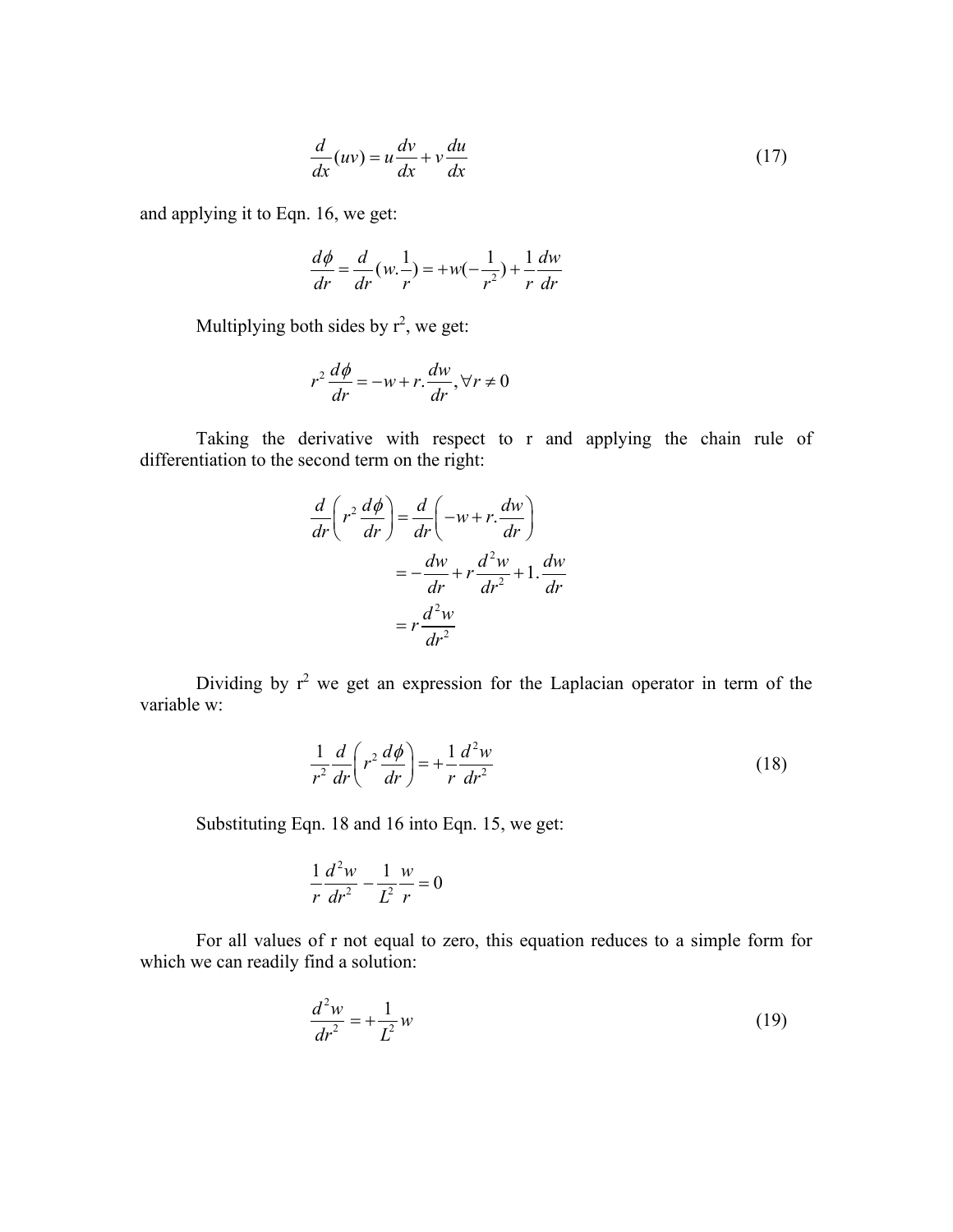This equation is analogous to the equation of the simple harmonic oscillator with the time variable replaced by the spatial radial variable, and a positive sign on the right hand side, and allows an exponential solution with two constants of integration as:

$$
w(r) = Ae^{-\frac{r}{L}} + Be^{+\frac{r}{L}}
$$
 (20)

Using Eqn. 16, we can now get the solution for the flux as;

$$
\phi(r) = \frac{w(r)}{r} = A \frac{e^{-\frac{r}{L}}}{r} + B \frac{e^{+\frac{r}{L}}}{r}
$$
(21)

The second term leads to a solution involving an infinite value for the flux, which is not practically feasible since the flux must be finite in magnitude, implying that the constant  $B = 0$ , and:

$$
\phi(r) = A \frac{e^{-\frac{r}{L}}}{r}
$$
 (22)

To determine the second constant of integration A, knowing that the solution does not apply at the origin  $r = 0$ , we surround the source by a sphere of radius r and integrate the current  $J(r)$  over the surface. As the radius of the sphere shrinks to zero, the current integrated over the surface tends to the strength of the source S:

$$
\lim_{r \to 0} \left[ 4\pi r^2 J(r) \right] = S \tag{23}
$$

Applying Fick's law from Eqn. 5 to the flux solution in Eqn. 22, using the chain law of differentiation, we get:

$$
J(r) = -D\nabla\phi(r) = -D\frac{d\phi(r)}{dr} = -D\frac{d}{dr}\left(A\frac{e^{-\frac{r}{L}}}{r}\right)
$$
  

$$
= -DA\frac{d}{dr}\left(\frac{1}{r}e^{-\frac{r}{L}}\right) = -DA\left(\frac{1}{r}e^{-\frac{r}{L}}(-\frac{1}{L}) - e^{-\frac{r}{L}}\frac{1}{r^2}\right)
$$
(24)  

$$
= DA\left(\frac{1}{Lr}e^{-\frac{r}{L}} + \frac{1}{r^2}e^{-\frac{r}{L}}\right)
$$

Substituting from Eqn. 24 into Eqn. 23 we get: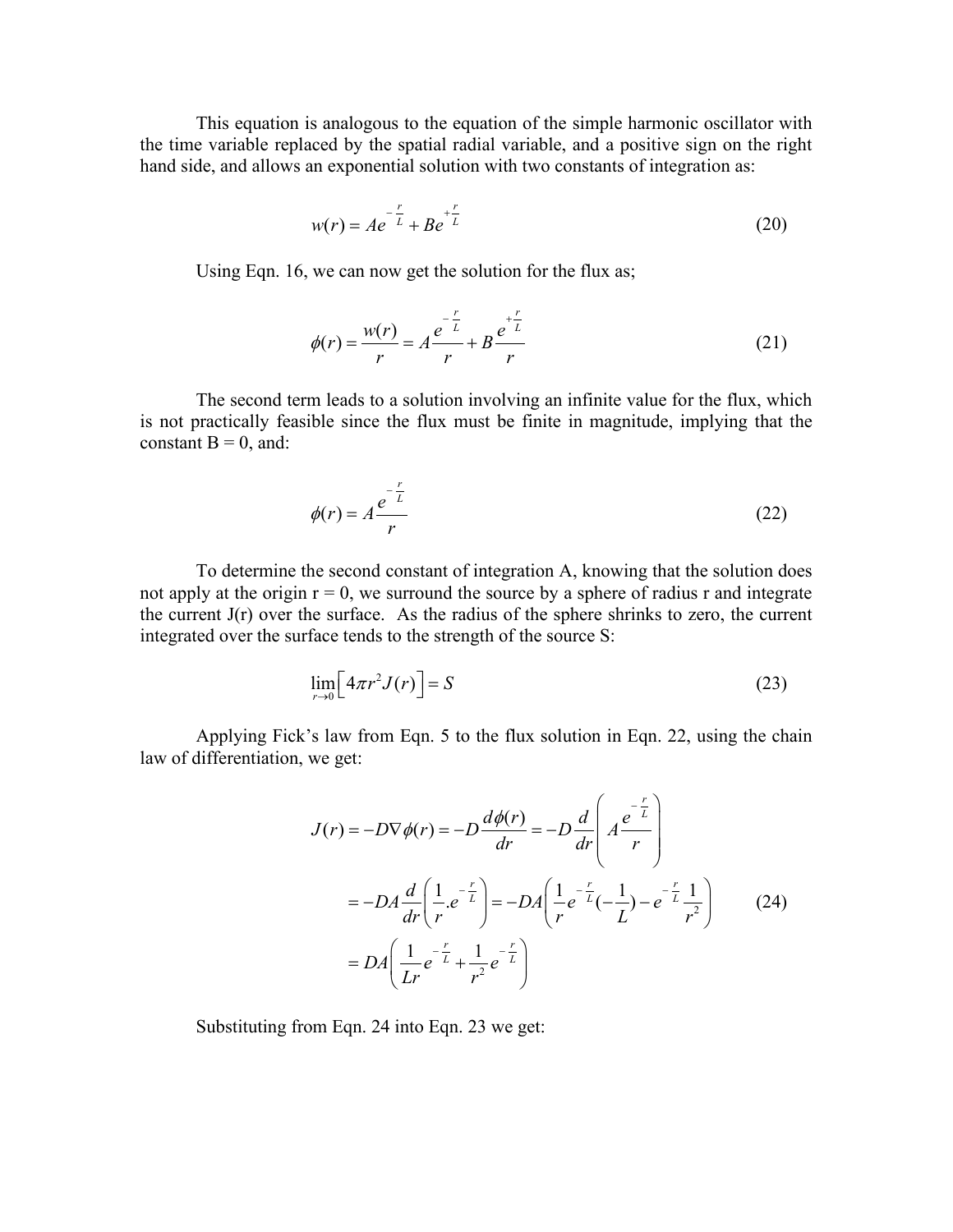$$
\lim_{r \to 0} \left[ 4\pi r^2 J(r) \right] = \lim_{r \to 0} \left[ 4\pi r^2 D A \left( \frac{1}{Lr} e^{-\frac{r}{L}} + \frac{1}{r^2} e^{-\frac{r}{L}} + \right) \right] = S
$$
  
= 
$$
\lim_{r \to 0} \left[ 4\pi D A \left( \frac{r}{L} e^{-\frac{r}{L}} + e^{-\frac{r}{L}} \right) \right]
$$
  
= 
$$
S, \forall r \neq 0.
$$

Taking the limit yields zero for the first term and unity and unity for the second term on the right hand side, resulting in the value of the integration constant A:

$$
4\pi DA.1 = S \implies A = \frac{S}{4\pi D} \tag{25}
$$

Substituting A in the expression for the flux we finally get:

$$
\phi(r) = \frac{Se^{-\frac{r}{L}}}{4\pi Dr} \tag{26}
$$

It is of interest to compare this expression for the flux in a diffusing medium compared with the one for the flux in a vacuum: one of the radial position r factors in the denominator has been replaced by a decaying exponential in the numerator including the diffusion length L, and by the diffusion coefficient D in the denominator restoring the appropriate units to the expression for the flux. The solution is not valid at the origin  $r =$ 0, since r was cancelled on both sides of an equation during the derivation, which makes the solution valid everywhere except at the origin.

# **PROCEDURE TO ESTIMATE THE FLUX FROM A POINT SOURCE IN A DIFFUSING MEDIUM**

The following procedure allows the display the results from Eqn. 26 requiring an input of the source strength S, diffusion coefficient D, and diffusion length L for different moderator media.

- **! Neutron flux from a point source in an infinite nonmultiplying ! moderator medium.**
- **! phi(r)=S\*exp(-r/L)/4\*Pi\*D\*r**
- **! Program saves output to file:output1**
- **! This output file can be exported to a plotting routine**
- **! M. Ragheb, Univ. of Illinois at Urbana-Champaign !**
	- **program flux**
	- **real :: Pi = 3.14159**
- **! source strength**
	- **real :: S = 10.0E+10**
- **! diffusion coefficient (D2O) real :: D = 0.62**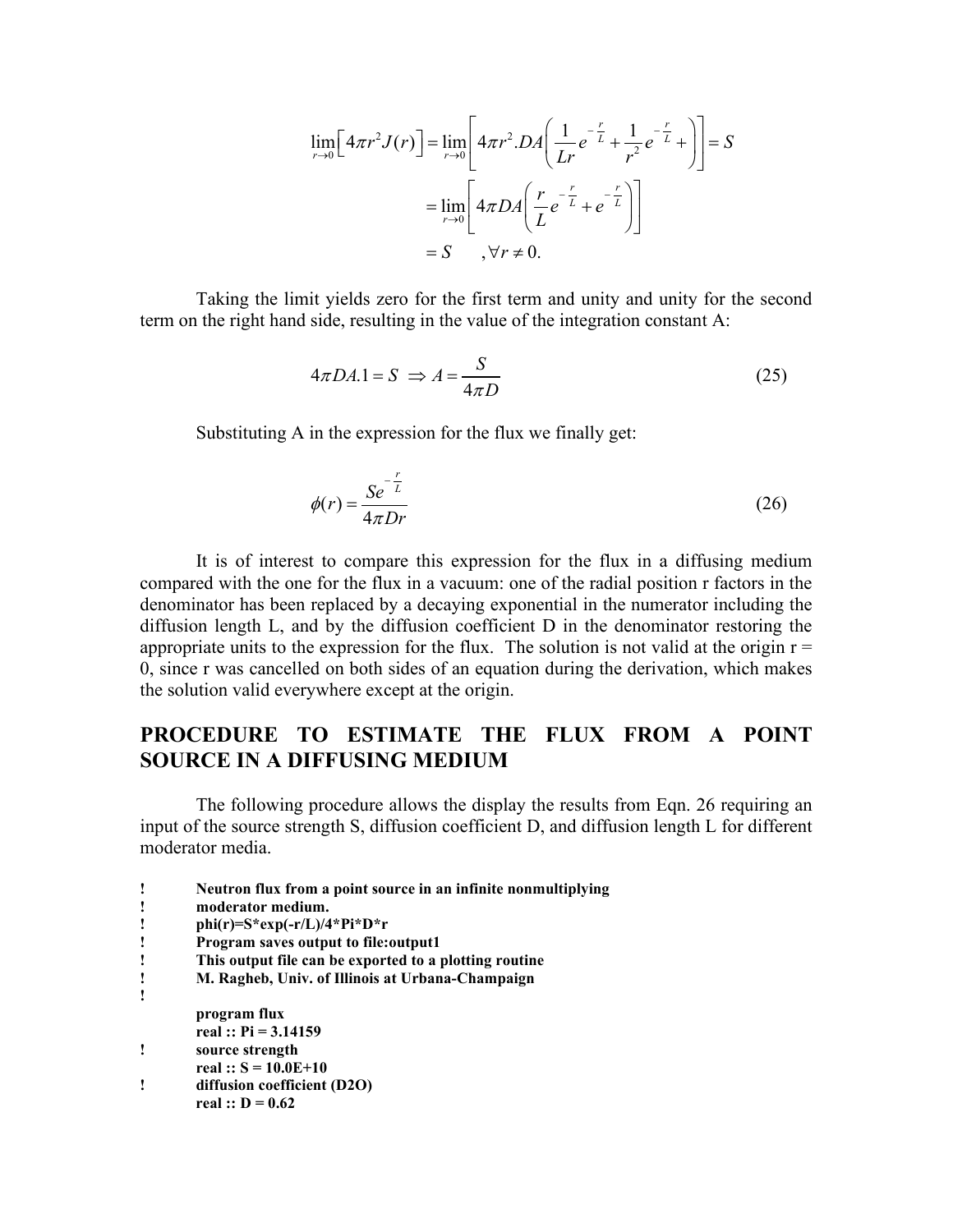| ı | diffusion length                            |  |
|---|---------------------------------------------|--|
|   | real :: $L = 116.0.0$ (D2O)                 |  |
|   | integer :: steps= $10$                      |  |
|   | real phi(100), r(100)                       |  |
|   | write $(*,*)$ S, D, L                       |  |
| ı | Open output file                            |  |
|   | open(10,file='output4')                     |  |
| ı | Calculate ratio phi(r)                      |  |
|   | $\text{do}$ i = 1, steps                    |  |
|   | $r(i) = i$                                  |  |
|   | phi(i) = $(S*exp(-r(i)/L))/(4.0*Pi*D*r(i))$ |  |
| ı | Write results on output file                |  |
|   | write $(10,*)$ r(i), phi(i)                 |  |
| ı | Display results on screen                   |  |
|   | write $(*,*)$ r(i), phi(i)                  |  |
| ı | pause                                       |  |
|   | end do                                      |  |
|   | end                                         |  |

Figure 4. Procedure for generating the flux from a point source in an infinite medium.



Figure 5. Neutron flux from a point source of strength  $S=10^{10}$  [n/sec] in H<sub>2</sub>O with a diffusion coefficient  $D = 0.164$  [cm] and diffusion length  $L = 2.73$  [cm].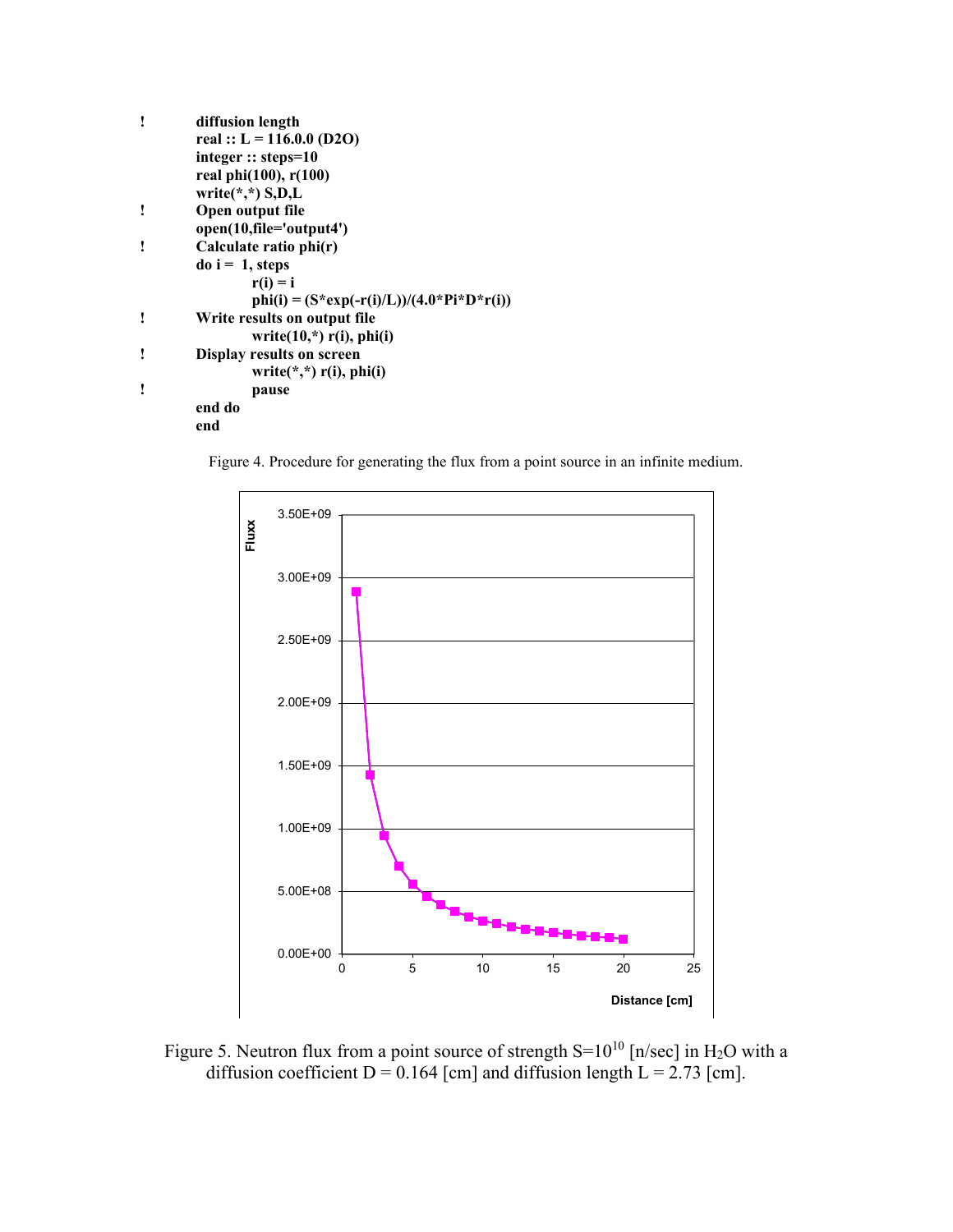### **TWO ENERGY GROUPS NEUTRON MODERATION**

For a fast and thermal energy group of neutrons the moderating properties are different as shown in Table 1.

Table 1. Fast and thermal neutron ages and diffusion areas for different moderators.

| Moderator        | Fast group age<br>$\lceil$ cm <sup>2</sup> $\rceil$ | Thermal group diffusion<br>length<br>$\rm cm^2$ |
|------------------|-----------------------------------------------------|-------------------------------------------------|
| H <sub>2</sub> O |                                                     | 8.1                                             |
| $D_2O$           | 131                                                 | $3x10^4$                                        |
| Be               | 102                                                 | 480                                             |
| Graphite         | 368                                                 | 3,500                                           |

One can write two diffusion equations, one for the fast group, and one for the thermal group.

$$
Fast: \tD_{fast} \nabla^2 \phi_{fast} - \Sigma_{fast} \phi_{fast} + S = 0
$$
  

$$
Thermal: \tD_{th} \nabla^2 \phi_{th} - \Sigma_{ath} \phi_{th} + \Sigma_{fast} \phi_{fast} = 0
$$
\t(27)

The slowing down density q is a loss term in the fast group equation, but a gain term in the thermal group equation coupling the two groups:

$$
q = \sum_{\text{fast}} \phi_{\text{fast}} \tag{28}
$$

Dividing the fast and thermal group equations by their respective diffusion coefficients:

$$
\nabla^2 \phi_{\text{fast}} - \frac{\Sigma_{\text{fast}}}{D_{\text{fast}}} \phi_{\text{fast}} + \frac{S}{D_{\text{fast}}} = 0
$$
  

$$
\nabla^2 \phi_{\text{th}} - \frac{\Sigma_{\text{ath}}}{D_{\text{th}}} \phi_{\text{th}} + \frac{\Sigma_{\text{fast}}}{D_{\text{th}}} \phi_{\text{fast}} = 0
$$
 (29)

Defining the fast neutron age as:

$$
\tau = \frac{D_{\text{fast}}}{\sum_{\text{fast}}} \tag{30}
$$

and the thermal group diffusion area as: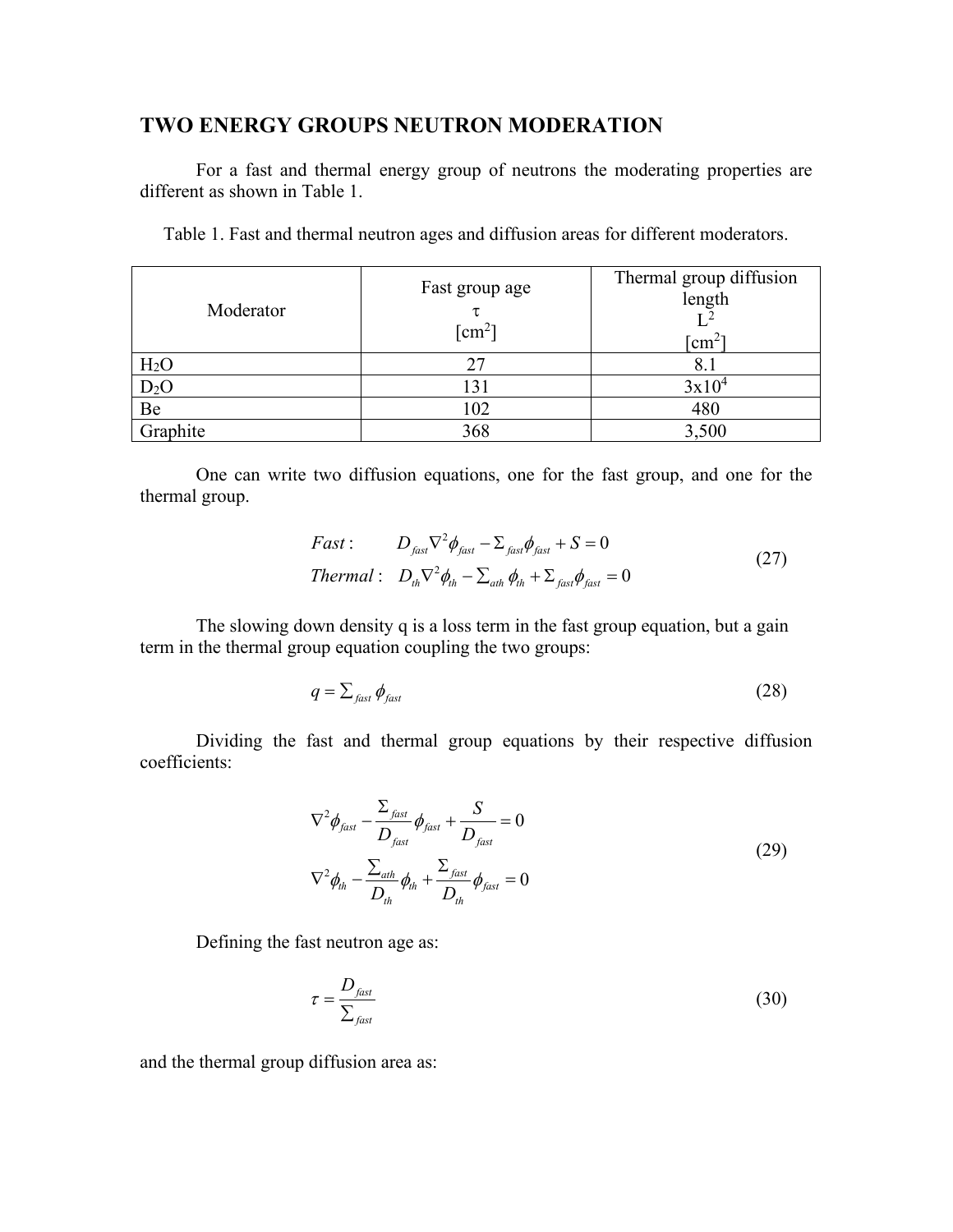$$
L^2 = \frac{D_{th}}{\sum_{ath}} \tag{31}
$$

we can rewrite the equations as:

$$
\nabla^2 \phi_{\text{fast}} - \frac{1}{\tau} \phi_{\text{fast}} = -\frac{S}{D_{\text{fast}}}
$$
  

$$
\nabla^2 \phi_{\text{th}} - \frac{1}{L^2} \phi_{\text{th}} = -\frac{\Sigma_{\text{fast}}}{D_{\text{th}}} \phi_{\text{fast}}
$$
 (32)

In spherical geometry the fast group flux has a solution similar to that of Eqn. 26, yielding:

$$
\phi_{\text{fast}}(r) = \frac{Se^{-\frac{r}{\sqrt{r}}}}{4\pi D_{\text{fast}}r}
$$
\n(33)

Substituting the value for the fast flux in the second equation, one can solve the inhomogeneous equation:

$$
\nabla^2 \phi_{th} - \frac{1}{L^2} \phi_{th} = -\frac{\sum_{\text{fast}} S e^{-\frac{r}{\sqrt{\tau}}}}{D_{th}} \frac{S e^{-\frac{r}{\sqrt{\tau}}}}{4 \pi D_{\text{fast}} r}
$$
(34)

to yield the thermal group flux as:

$$
\phi_{th}(r) = \frac{SL^2}{4\pi D_{th}(L^2 - \tau)r} \left( e^{-\frac{r}{L}} - e^{-\frac{r}{\sqrt{\tau}}} \right)
$$
(35)

### **FINITE MEDIA DIFFUSION**

We consider a planar fuel unit cell in a fission reactor surrounded with a moderator with a constant neutron source S. Our goal is to estimate the fluxes in the two different media of moderator and fuel. Such calculations are important for the estimation of the fuel utilization factor f in the four factor formula.

We define a source of thermal neutrons in the moderator region alone:

$$
S(x) = 0 \t -a \le x < 0
$$
  
= S<sub>0</sub> \t 0 \le x \le b \t(36)

In the fuel region, the neutron diffusion equation in a one dimensional cartesian coordinate system is: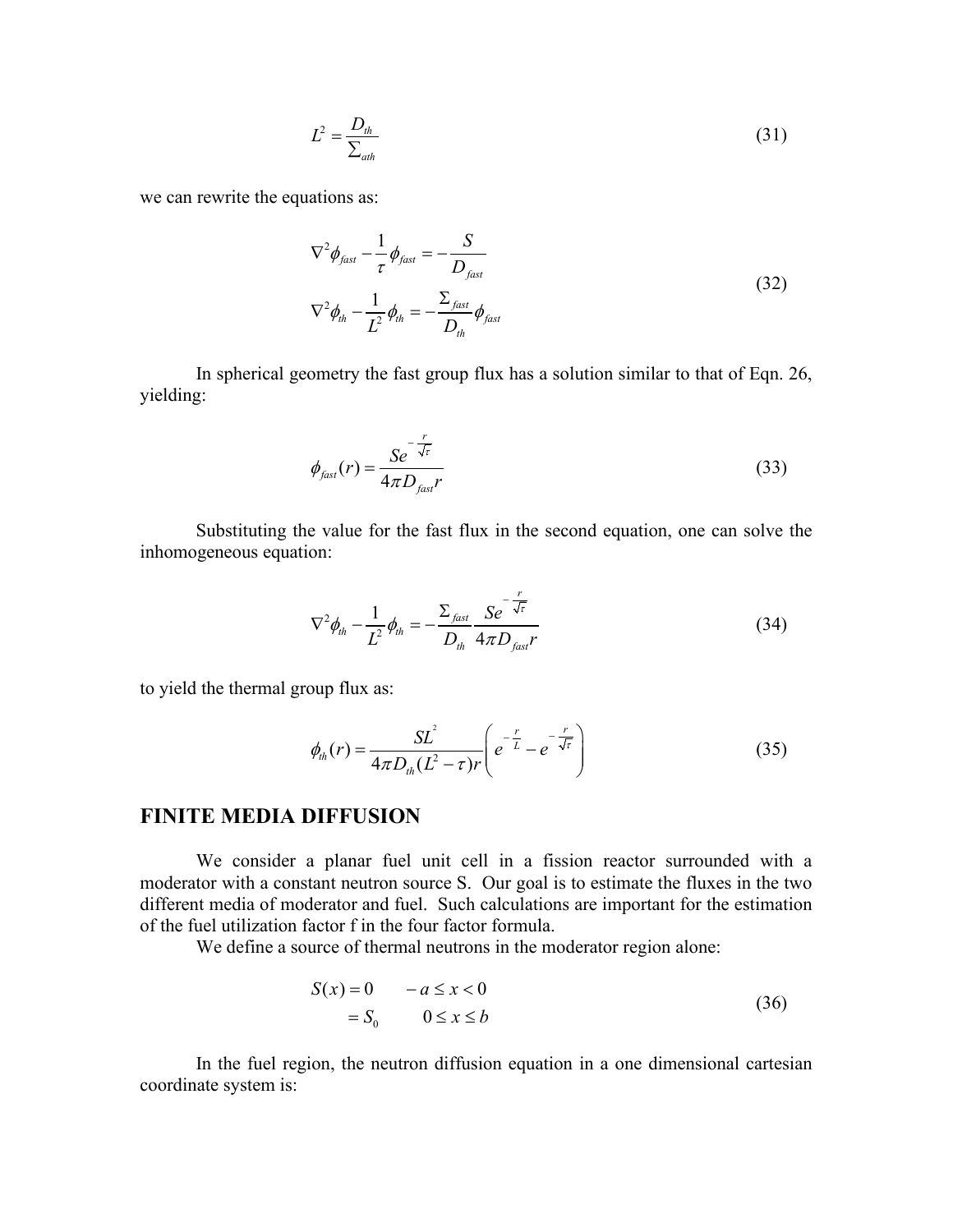$$
\nabla^2 \phi_{\text{fuel}}(x) = +\frac{1}{L_{\text{fuel}}^2} \phi_{\text{fuel}}(x) \tag{37}
$$



Figure 6. Unit cell of plate reactor fuel surrounded by a moderator.

For a finite medium, we chose the hyperbolic cosine solution to the equation instead of the exponential form, since it is more suitable for finite size media in terms of application of the boundary conditions:

$$
\phi_{\text{fuel}}(x) = C \cosh \frac{(x+a)}{L_{\text{fuel}}} + E \sinh \frac{(x+a)}{L_{\text{fuel}}}
$$
\n(38)

To apply the boundary conditions and estimate the constants C and E, we write the expression for the current:

$$
J(x) = -D_{\text{fuel}} \frac{d\phi_{\text{fuel}}}{dx}
$$
  
= 
$$
-C \frac{D_{\text{fuel}}}{L_{\text{fuel}}} \sinh \frac{(x+a)}{L_{\text{fuel}}} - E \frac{D_{\text{fuel}}}{L_{\text{fuel}}} \cosh \frac{(x+a)}{L_{\text{fuel}}}
$$
(39)

Based on symmetry considerations, the current at  $x = -a$  should be zero: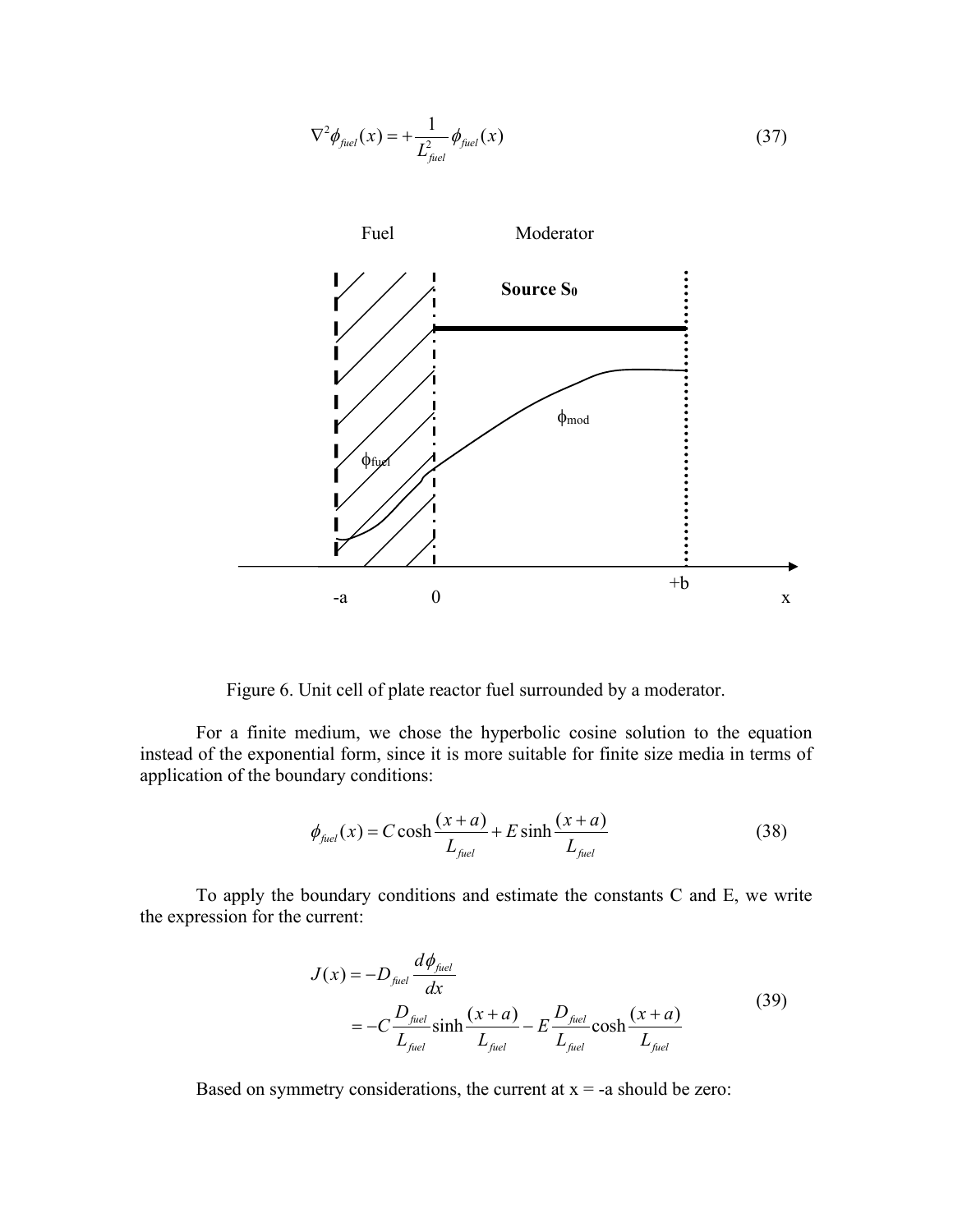$$
J(-a) = -C \frac{D_{\text{fuel}}}{L_{\text{fuel}}} \sinh \frac{(-a+a)}{L_{\text{fuel}}} - E \frac{D_{\text{fuel}}}{L_{\text{fuel}}} \cosh \frac{(-a+a)}{L_{\text{fuel}}}
$$

$$
= -E \frac{D_{\text{fuel}}}{L_{\text{fuel}}} = 0 \qquad \Rightarrow E = 0
$$

The cosh solution is retained, and the sinh solution is dropped  $(E = 0)$ , yielding:

$$
\phi_{\text{fuel}}(x) = C \cosh \frac{(x+a)}{L_{\text{fuel}}}
$$
\n(40)

In the moderator region, the diffusion equation with the source  $S_0$  is:

$$
\nabla^2 \phi_{\text{mod}}(x) = +\frac{1}{L_{\text{mod}}^2} \phi_{\text{mod}}(x) - \frac{S_0}{D_{\text{mod}}} \tag{41}
$$

The particular solution is:

$$
\phi_{\text{mod }p} = \frac{S_0}{D_{\text{mod}}} L_{\text{mod}}^2 = \frac{S_0}{\sum_{a \text{ mod}}} \nwhere: \frac{\sum_{a \text{ mod}}}{D_{\text{mod}}} = \frac{1}{L_{\text{mod}}^2}
$$
\n(42)

The complementary solution is:

$$
\phi_{\text{mod }c}(x) = -A \cosh \frac{(b-x)}{L_{\text{mod}}} - B \sinh \frac{(b-x)}{L_{\text{mod}}} \tag{43}
$$

Adding the complementary and particular solutions, we get:

$$
\phi_{\text{mod}}(x) = \phi_{\text{mod }c}(x) + \phi_{\text{mod }p}(x)
$$
  
=  $-A \cosh \frac{(b-x)}{L_{\text{mod}}} - B \sinh \frac{(b-x)}{L_{\text{mod}}} + \frac{S_0}{\sum_{a \text{mod}}} \tag{44}$ 

Estimating the current in the moderator region yields:

$$
J(x) = -A \frac{D_{\text{mod}}}{L_{\text{mod}}} \sinh \frac{(b-x)}{L_{\text{mod}}} - B \frac{D_{\text{mod}}}{L_{\text{mod}}} \cosh \frac{(b-x)}{L_{\text{mod}}} \tag{45}
$$

Applying the boundary condition: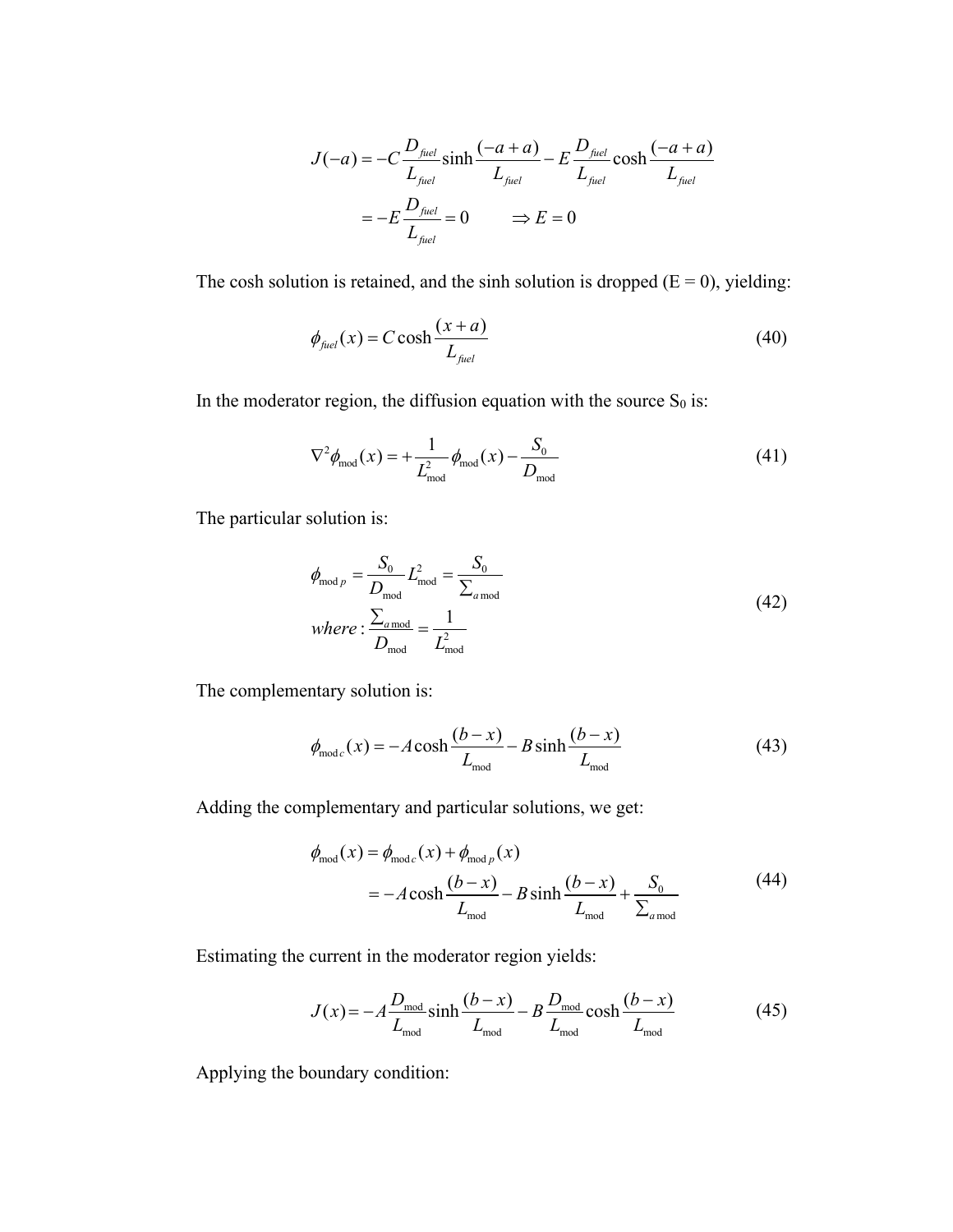$$
J(b) = -A \frac{D_{\text{mod}}}{L_{\text{mod}}} \sinh \frac{(b-b)}{L_{\text{mod}}} - B \frac{D_{\text{mod}}}{L_{\text{mod}}} \cosh \frac{(b-b)}{L_{\text{mod}}} \\
= -B \frac{D_{\text{mod}}}{L_{\text{mod}}} = 0 \qquad \Rightarrow B = 0
$$
\n(46)

Again, the cosh solution is retained, and the sinh solution dropped (B=0), yielding:

$$
\phi_{\text{mod}}(x) = -A \cosh \frac{(b-x)}{L_{\text{mod}}} + \frac{S_0}{\sum_{a \text{ mod}}} \tag{47}
$$

Further applying the two interface boundary conditions of the continuity for the flux and the current at  $x = 0$ , yields the two equations in the two unknowns A and C:

Flux continuity:

$$
\phi_{\text{fuel}} = \phi_{\text{mod}}
$$
\n
$$
C \cosh \frac{a}{L_{\text{fuel}}} = \frac{S_0}{\sum_{a \bmod}} - A \cosh \frac{b}{L_{\text{mod}}}
$$
\n(48)

Current continuity:

$$
J_{\text{fuel}} = J_{\text{mod}}
$$
  
-
$$
C \frac{D_{\text{fuel}}}{L_{\text{fuel}}} \sinh \frac{a}{L_{\text{fuel}}} = -A \frac{D_{\text{mod}}}{L_{\text{mod}}} \sinh \frac{b}{L_{\text{mod}}}
$$
 (49)

Writing the two linear equations in the two unknowns A and C:

$$
A \cosh \frac{b}{L_{\text{mod}}} + C \cosh \frac{a}{L_{\text{fuel}}} = \frac{S_0}{\sum_{a \text{ mod}}} A \frac{D_{\text{mod}}}{L_{\text{mod}}} \sinh \frac{b}{L_{\text{mod}}} - C \frac{D_{\text{fuel}}}{L_{\text{field}}} \sinh \frac{a}{L_{\text{fuel}}} = 0
$$
 (50)

or:

$$
\begin{pmatrix}\n\cosh \frac{b}{L_{\text{mod}}} & \cosh \frac{a}{L_{\text{field}}}\n\end{pmatrix}\n\begin{pmatrix}\nA \\
B\n\end{pmatrix} = \begin{pmatrix}\nS_0 \\
\Sigma_{\text{a mod}} \\
0\n\end{pmatrix}
$$
\n(51)

The solution for the two constants A and C are: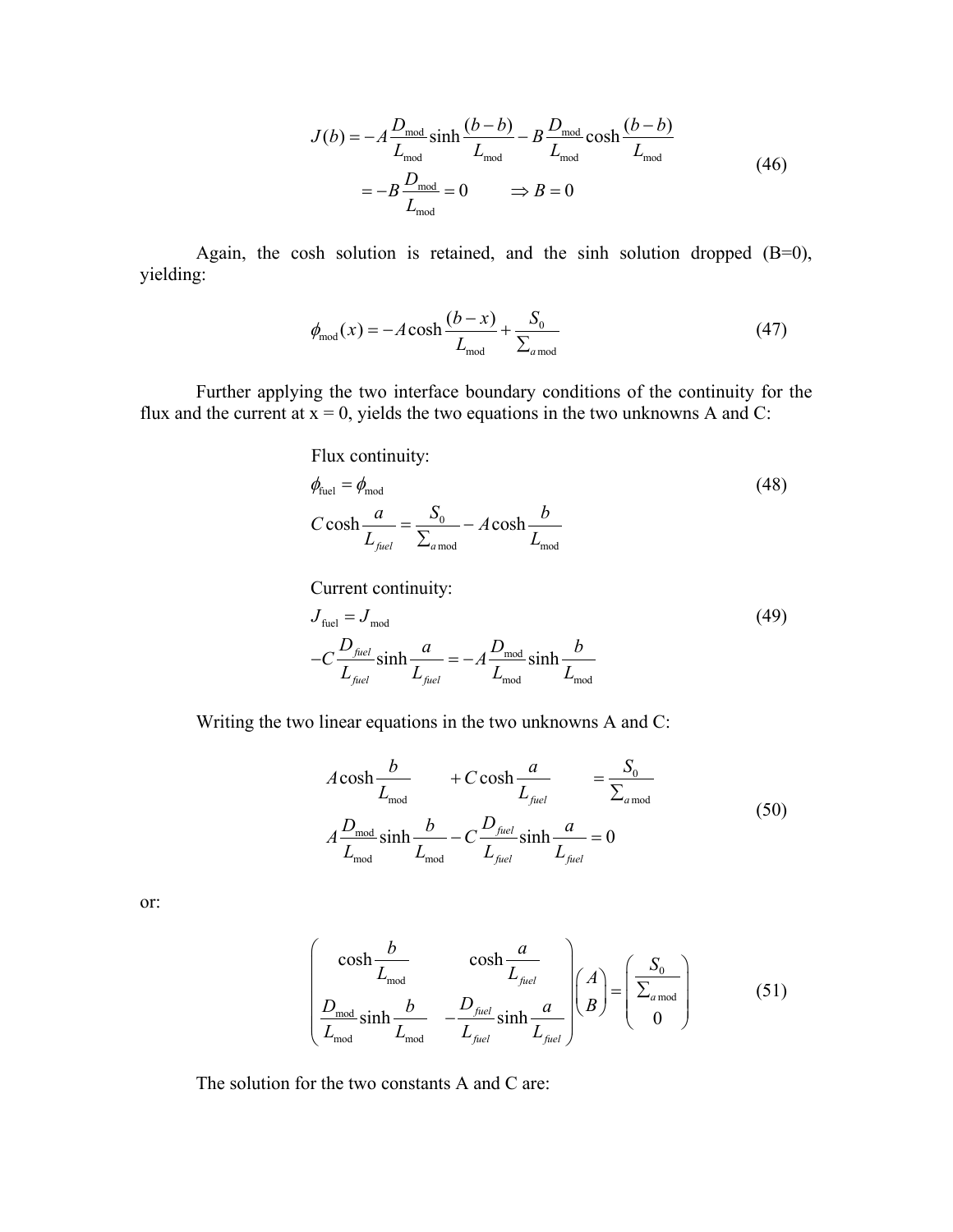$$
A = \frac{-\frac{S_0}{\sum_{a \text{ mod}}} \frac{D_{\text{fuel}}}{L_{\text{fuel}}} \sinh \frac{a}{L_{\text{fuel}}}}{-\frac{D_{\text{fuel}}}{L_{\text{fuel}}} \sinh \frac{a}{L_{\text{fuel}}} \cosh \frac{b}{L_{\text{mod}}} - \frac{D_{\text{mod}}}{L_{\text{mod}}} \sinh \frac{b}{L_{\text{mod}}} \cosh \frac{a}{L_{\text{fuel}}}} - \frac{S_0}{\sum_{a \text{ mod}} \sum_{\text{mod}} \sinh \frac{b}{L_{\text{mod}}}} - \frac{S_0}{\sum_{a \text{ mod}} \sum_{\text{mod}} \sinh \frac{b}{L_{\text{mod}}}} - \frac{D_{\text{mod}}}{L_{\text{mod}}} \sinh \frac{b}{L_{\text{mod}}} \cosh \frac{a}{L_{\text{fuel}}}}
$$

Multiplying the expressions for A and C by  $L_{\text{fuel}}L_{\text{mod}}$ , simplifies them to:

$$
A = \frac{S_0}{\sum_{a \text{ mod}}} \frac{L_{\text{mod}} D_{\text{fuel}} \sinh \frac{a}{L_{\text{field}}}}{L_{\text{model}} \sinh \frac{a}{L_{\text{field}}} \cosh \frac{b}{L_{\text{model}}} + L_{\text{field}} D_{\text{mod}} \sinh \frac{b}{L_{\text{model}}} \cosh \frac{a}{L_{\text{field}}}}
$$
\n
$$
C = \frac{S_0}{\sum_{a \text{ mod}}} \frac{L_{\text{field}} D_{\text{field}} \sinh \frac{b}{L_{\text{model}}}}{L_{\text{field}}} \frac{C_0 \sinh \frac{b}{L_{\text{model}}}}{L_{\text{model}}} \cos \frac{b}{L_{\text{field}}} + L_{\text{field}} D_{\text{model}} \sinh \frac{b}{L_{\text{model}}} \cosh \frac{a}{L_{\text{field}}}}
$$
\n(52)

Thus the solutions for the fluxes in the fuel and in the moderator regions are:

$$
\phi_{\text{fuel}}(x) = C \cosh \frac{(x+a)}{L_{\text{fuel}}}
$$
\n
$$
= \frac{S_0}{\sum_{a \text{ mod}}} \frac{L_{\text{fuel}} D_{\text{mod}} \sinh \frac{b}{L_{\text{mod}}} \cdot \cosh \frac{(x+a)}{L_{\text{fuel}}}}{\frac{a}{L_{\text{field}}} \cosh \frac{b}{L_{\text{fuel}}} + L_{\text{fuel}} D_{\text{mod}} \sinh \frac{b}{L_{\text{fuel}}}} \cosh \frac{a}{L_{\text{fuel}}}
$$
\n
$$
\forall -a \le x \le 0
$$
\n(53)

$$
\phi_{\text{mod}}(x) = \frac{S_0}{\sum_{a \text{mod}}} - A \cosh \frac{(b-x)}{L_{\text{mod}}}
$$
\n
$$
= \frac{S_0}{\sum_{a \text{mod}}} \left[ 1 - \frac{L_{\text{mod}} D_{\text{fuel}} \sinh \frac{a}{L_{\text{field}}} \cosh \frac{(b-x)}{L_{\text{mod}}}}{\frac{a}{L_{\text{field}}} \cosh \frac{b}{L_{\text{model}}} + L_{\text{fuel}} D_{\text{mod}} \sinh \frac{b}{L_{\text{mod}}}} \cosh \frac{a}{L_{\text{field}}}} \right] \tag{54}
$$
\n
$$
\forall \ 0 \le x \le b.
$$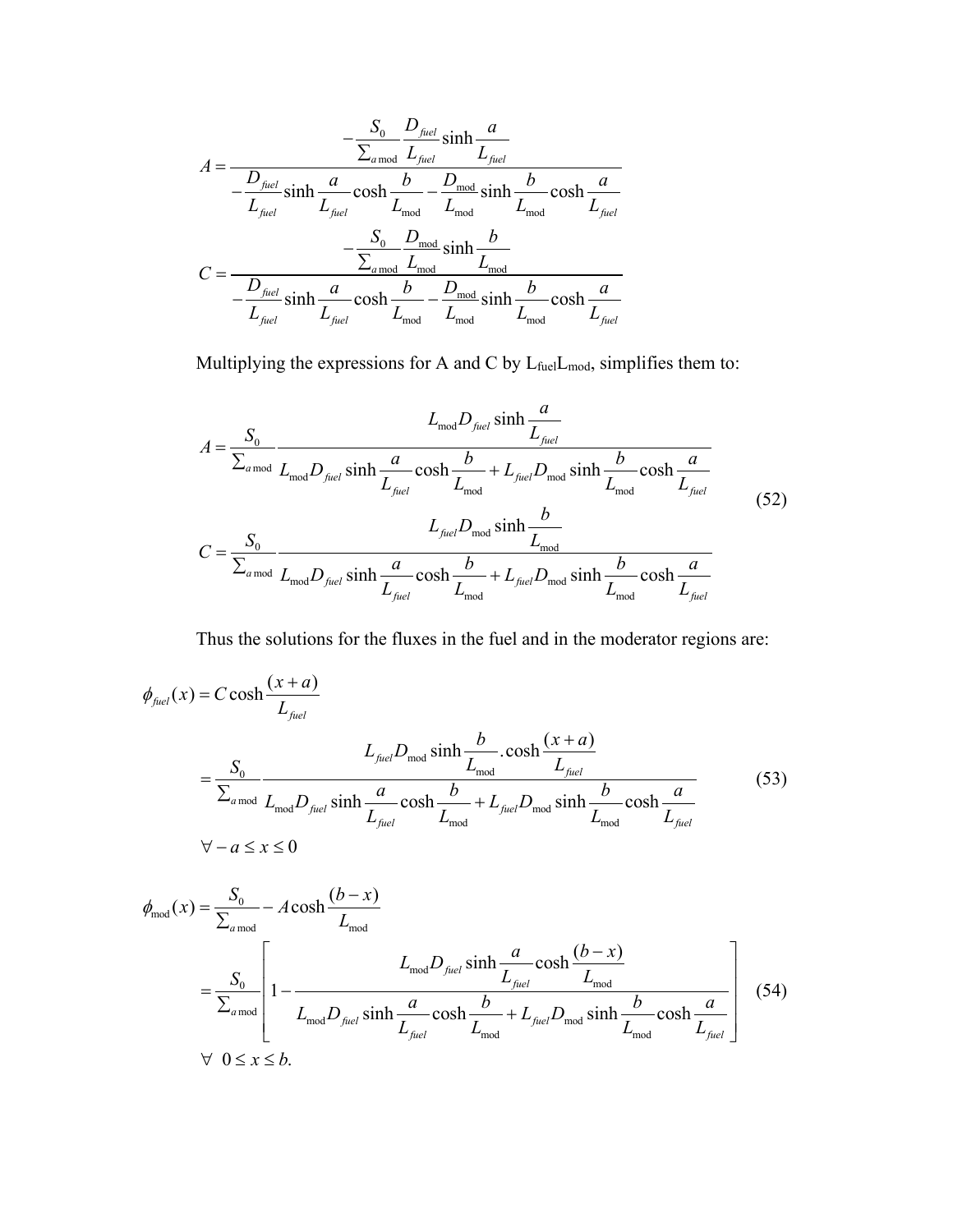#### **APPENDIX**

#### **THE SIMPLE HARMONIC OSCILLATOR (SHO)**

The solutions to the differential equations describing the Simple Harmonic Oscillator (SHO) are analogous to the equations describing the diffusion of neutrons in non-multiplying or multiplying media. In the analogy, the time variable in the SHO equations and solutions is replaced by the spatial variable in the case of neutron diffusion.

#### **HORIZONTAL SPRING SIMPLE HARMONIC OSCILLATOR**

Writing the equation of motion for a mass m on an horizontal plane with a viscous damping coefficient β, held by a spring with constant k:



$$
m\ddot{x} = -\beta \dot{x} - kx \tag{1}
$$

Figure A1. Horizontal spring simple harmonic oscillator.

Ignoring the viscous damping term, we get: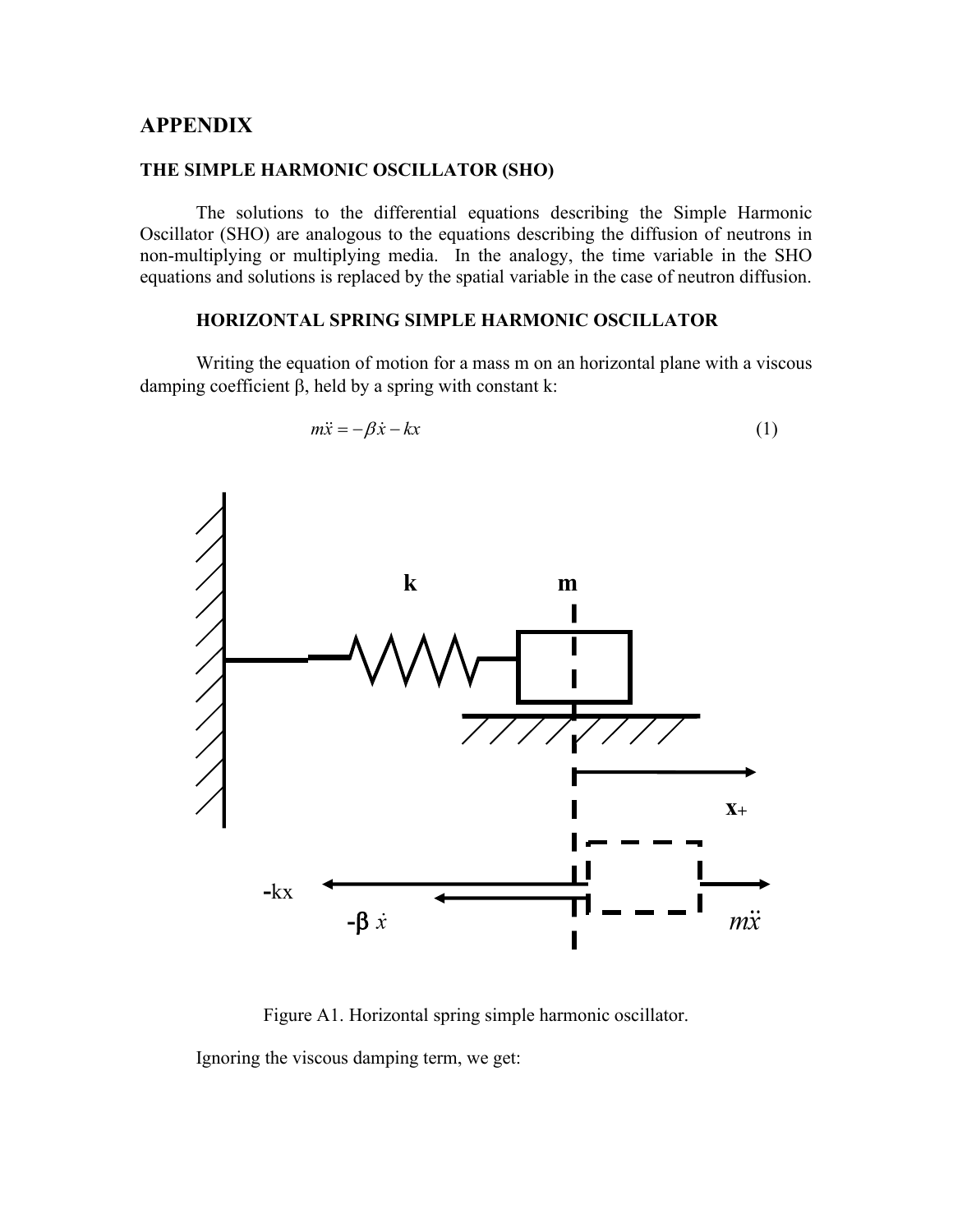$$
m\ddot{x} = -kx
$$

$$
\ddot{x} = -\frac{k}{m}x
$$

or:

$$
\ddot{x} = -\omega^2 x \tag{2}
$$

where:

frequency 
$$
\omega = \sqrt{\frac{k}{m}} = 2\pi f
$$

This is analogous to the harmonic motion of the simple pendulum where the energy oscillates between being in the form of kinetic energy of the mass m and potential energy. It also possesses an electrical circuit analog.

#### **TUNING CIRCUIT ANALOG**

If we consider a tuning circuit composed of a resistor R, an inductance L, and a capacitance C, the voltage through the circuit in terms of the charge q is given by:

$$
V(t) = L\frac{d^2q}{dt^2} + R\frac{dq}{dt} + \frac{q}{C}
$$
 (3)



Figure A2. RLC tuning circuit with voltage source.

For no applied potential and zero dissipative resistive component R it reduces to: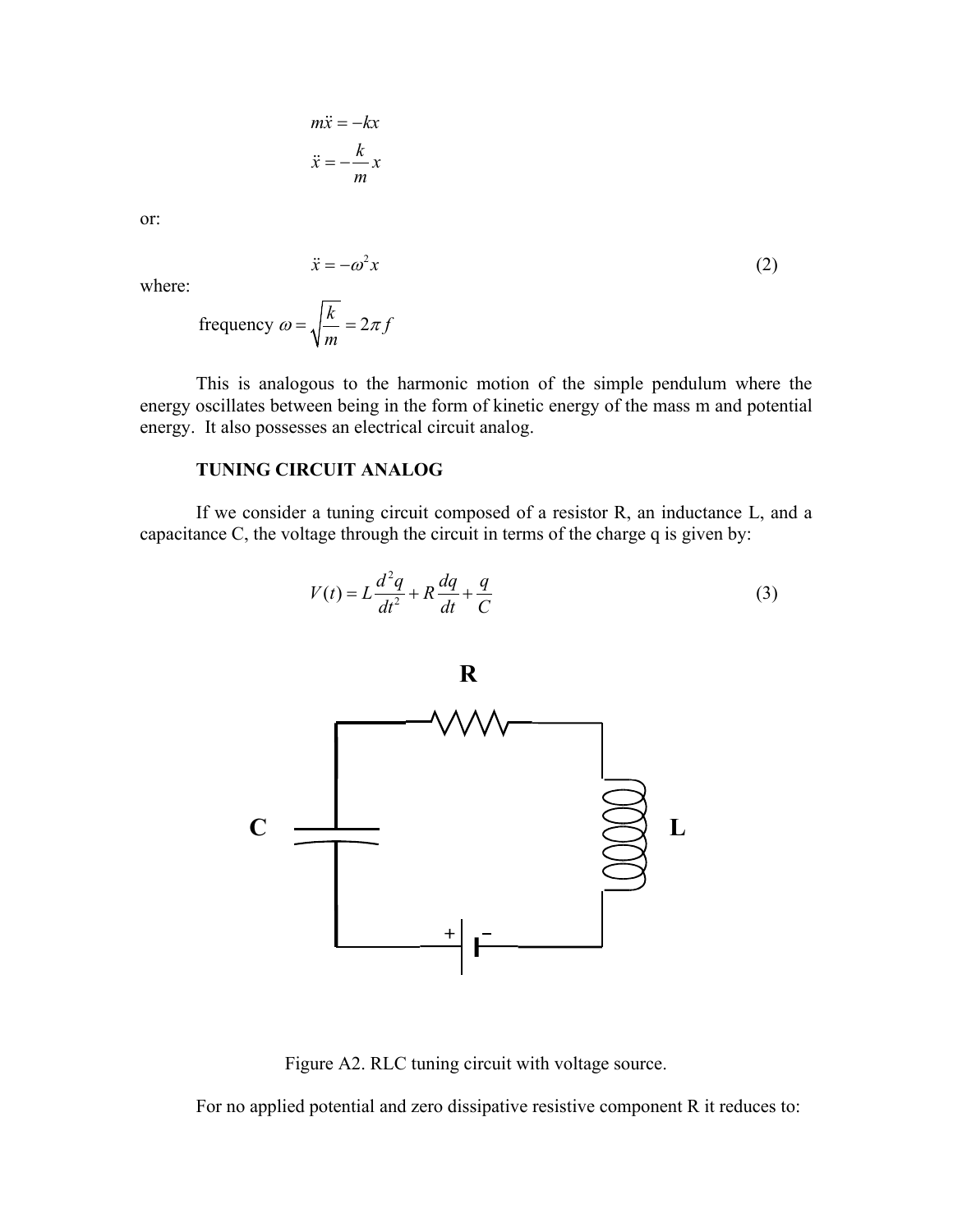

Figure A3. The LC oscillator circuit without resistive dissipative element. The energy stored in the electric field in the capacitor and the energy stored in the magnetic field in the inductor oscillate between one form to the other.

This can be written as:

$$
\ddot{q} = -\omega^2 q \tag{5}
$$

where:

frequency 
$$
\omega = \frac{1}{\sqrt{LC}} = 2\pi f
$$

2  $L\frac{d^2q}{dt^2} = -\frac{q}{C}$ 

#### **OSCILLATORY HARMONIC SOLUTION**

Both Eqns. 2 and 5 have the general form:

$$
\ddot{x}(t) = -\omega^2 x(t) \tag{6}
$$

or: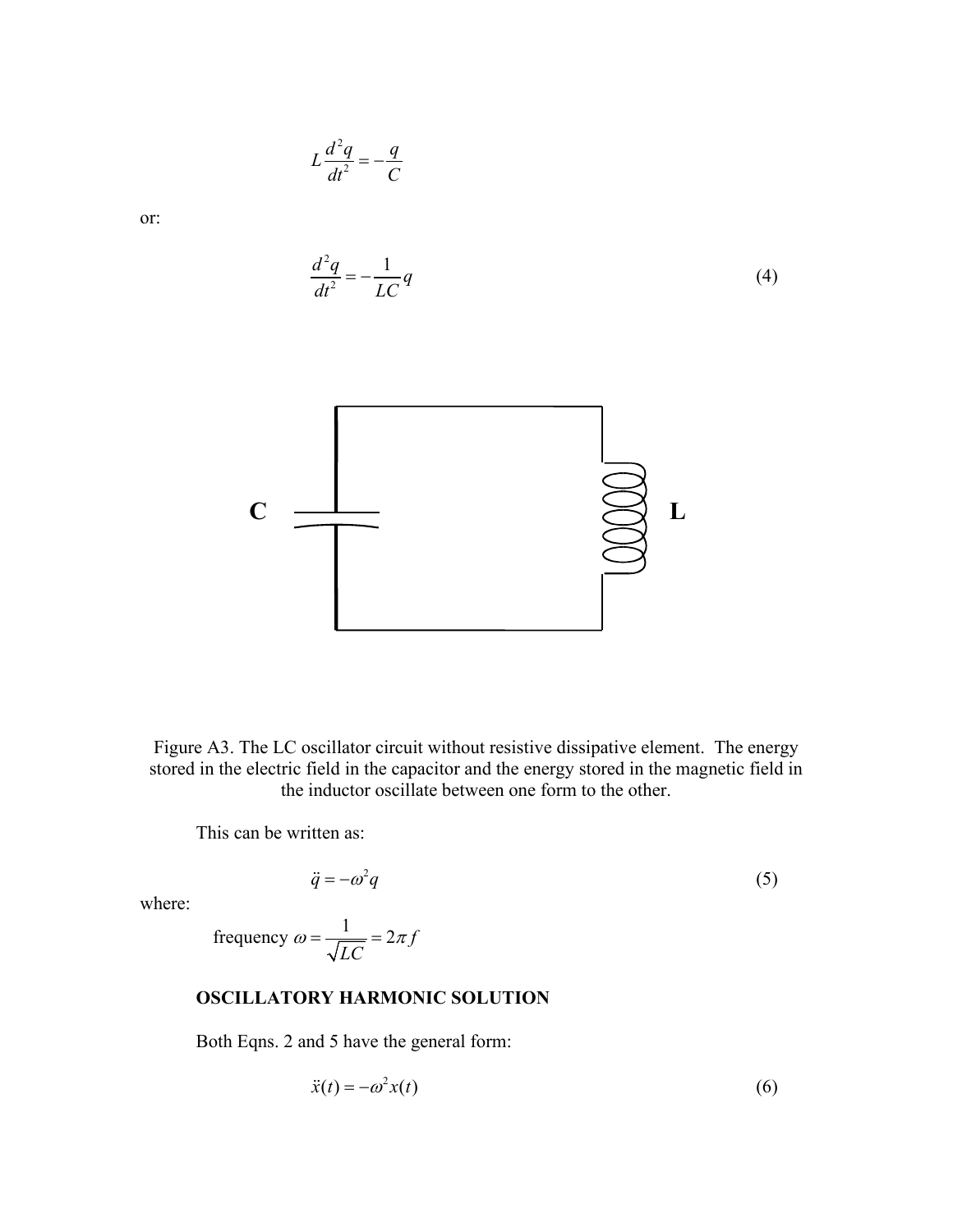They possess an oscillatory or harmonic solution which can be written in either one of the alternative forms:

$$
x(t) = A\cos(\omega t) + B\sin(\omega t)
$$
  
\n
$$
x(t) = A' e^{+jwt} + B' e^{-jwt}
$$
\n(7)

where:  $j = \sqrt{-1}$ 

since:

$$
e^{+j\omega t} = \cos(\omega t) + j\sin(\omega t)
$$
  
\n
$$
e^{-j\omega t} = \cos(\omega t) - j\sin(\omega t)
$$
\n(8)

or:

$$
\cos(\omega t) = \frac{e^{+j\omega t} + e^{-j\omega t}}{2}
$$
  
\n
$$
\sin(\omega t) = \frac{e^{+j\omega t} - e^{-j\omega t}}{2j}
$$
\n(9)

### **EXPONENTIAL GROWTH AND DECAY SOLUTION**

Whenever the right hand side of Eqn. 6 has a positive rather than a negative sign:

$$
\ddot{x}(t) = +\omega^2 x(t) \tag{10}
$$

The solution is a negative and positive exponential decay and growth given by:

$$
x(t) = A^{\dagger} \cosh(\omega t) + B^{\dagger} \sinh(\omega t)
$$
  

$$
x(t) = A^{\dagger} e^{+wt} + B^{\dagger} e^{-wt}
$$
 (11)

where  $cosh(x)$  and  $sinh(x)$  are the hyperbolic cosine and sine functions, with:

$$
e^{+\omega t} = \cosh(\omega t) + \sinh(\omega t)
$$
  
\n
$$
e^{-\omega t} = \cosh(\omega t) - \sinh(\omega t)
$$
\n(12)

or: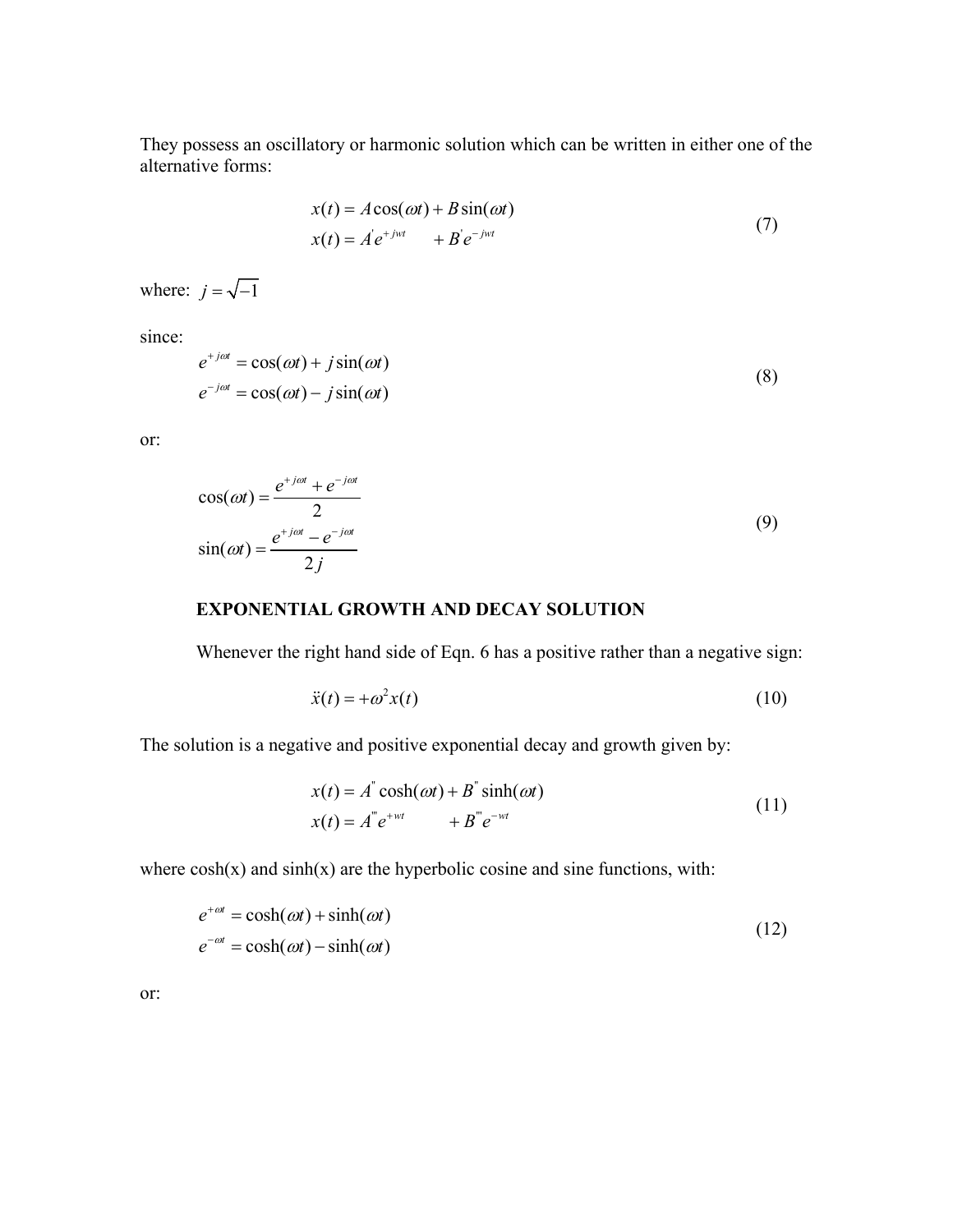$$
\cosh(\omega t) = \frac{e^{+\omega t} + e^{-\omega t}}{2}
$$
  
\n
$$
\sinh(\omega t) = \frac{e^{+\omega t} - e^{-\omega t}}{2}
$$
\n(13)

The exponential form of the solution is usually adopted in the case of infinite media, whereas the hyperbolic sine and cosine form is used in the case of finite media, facilitating the determination of the constants of integration in either case.

### **EXERCISES**

1. Calculate the thickness of a shield made out of:

a) Water.

b) Graphite.

that would attenuate a beam of neutrons by a factor of:

a) One million times  $(10^{-6})$ .

b) One billion times  $(10^{-9})$ .

2. Plot the neutron fluxes away from the origin for a point neutron source of strength  $S=10^{10}$  [n/sec] in an infinite medium of the following moderators:

a) H<sub>2</sub>O: diffusion coefficient D = 0.164 cm, diffusion length L = 2.73 cm.

b) D<sub>2</sub>O: diffusion coefficient D = 0.620 cm, diffusion length L = 116.0 cm.

3. Compare the fluxes generated in the previous problem to that in a vacuum.

4. Estimate the flux and current in vacuum at the midpoint between two sources of strength S each and separated by a distance of 100 cm.

Hint: The current is a vector and adds up vectorially, whereas the flux is a scalar.

5. Estimate the flux and current in a diffusing medium with diffusion length  $L = 2.73$  cm and diffusion coefficient  $D = 0.164$  cm (H<sub>2</sub>O) at the midpoint between two sources of strength S each and separated by a distance of 100 cm.

6. Estimate the flux and current in vacuum at the center of:

a) A square,

b) A cube,

c) An equilateral triangle

with a source S at each corner and a side length of 100 cm.

7. Estimate the flux and current in a diffusing medium with diffusion length  $L = 2.73$  cm and diffusion coefficient  $D = 0.164$  cm (H<sub>2</sub>O) in the form of:

a) A square,

b) A cube,

c) An equilateral triangle

with a source S at each corner and a side length of 100 cm.

8. Through direct substitution prove that the different general forms given for the solution of the Simple Harmonic Oscillator do indeed satisfy the underlying differential equation.

9. Compare the magnitude of the neutron flux generated by a source of strength  $S=10^{10}$ 

[neutrons / second], at a distance of 100 cm from the source in spherical geometry,

1. In a vacuum.